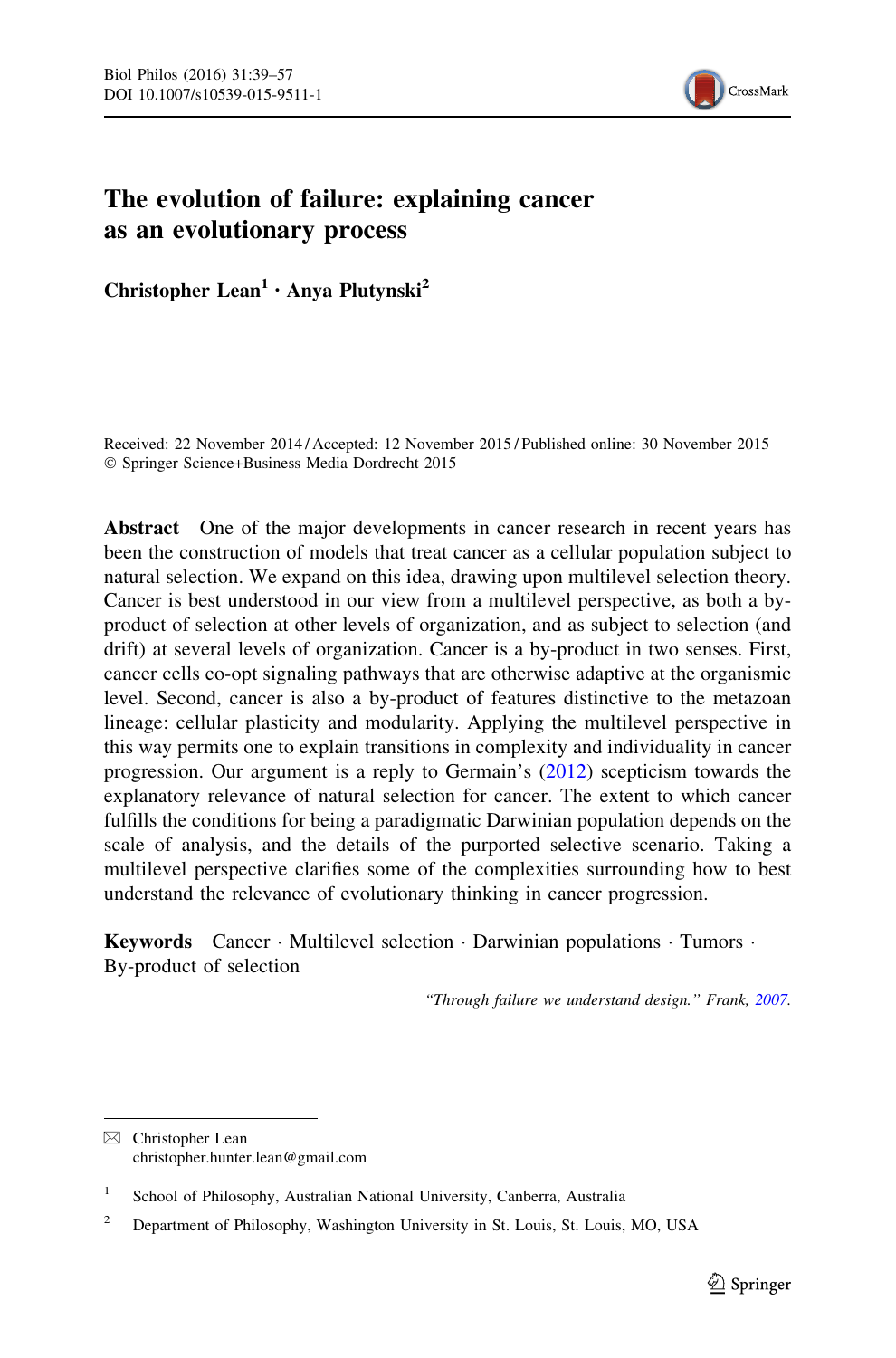#### Cancer as an evolutionary process

At first glance, cancer seems the epitome of disorganized growth, rather than adaptive evolutionary change. Indeed, cancer is often defined as a failure of the otherwise functional regulation of cell birth and death. This view would seem to be fundamentally at odds with treating cancer progression as a process of natural selection. However, a trait that is dysfunctional at one temporal or spatial scale of analysis may well constitute "efficient functioning" at another (Hausman [2012\)](#page-17-0). Indeed, this should not surprise us, given that multicellular organisms are (more or less) hierarchically organized, with functional parts within parts, and subsystems within systems. There is an active research program underway that takes this insight as foundational; these researchers treat cancer progression as a process of natural selection on cells and cell lineages (Michor et al. [2004;](#page-17-0) Merlo et al. [2006](#page-17-0); Anderson et al. [2006](#page-16-0); Pepper et al. [2007](#page-18-0); Greaves and Maley [2012](#page-17-0)). The idea that cancer progression may be viewed as an evolutionary process is not new: Gause [\(1966](#page-17-0)) compared a population of cancer cells to an evolving population of microbiota. Nowell [\(1976](#page-18-0)) and Cairns ([1975,](#page-16-0) [1978\)](#page-16-0) similarly argued that 'cancer can be viewed as the operation of Darwinian selection among competing populations of dividing cells' (Cairns  $1978$ , 151).<sup>1</sup> What started as a minority view has now become an active area of research, drawing upon mathematical modeling, computer simulation, experimental evolution in model systems, and even the generation of phylogenies, or branching evolution in cancer progression and metastasis, using high throughput sequencing of tumors and metastatic lesions from deceased patients (Gerlinger et al. [2012;](#page-17-0) Navin et al. [2011;](#page-17-0) Yachida et al. [2010\)](#page-18-0).

Philosophers of biology have begun to take notice of this research. Peter Godfrey-Smith in 'Darwinian Populations and Natural Selection'' refers to cancer progression as ''re-Darwinization'': a ''decoupling'' of cellular fitness from that of the organism (Godfrey-Smith [2009](#page-17-0)). The idea of cancer being more or less "decoupled" in its fitness from its host is a useful theoretical starting point, as it captures the two extremes of cancer's relationship to the body. Cancer cells are relatively autonomous as compared to other cells in the body, but autonomy is a matter of degree. In some rare cases, e.g., infectious canine cancers, cancer can become as autonomous from the host body as any virus is from its host. In the case of Tasmanian devils, and some Canines, there are truly transmissible cancers: Canine Transmissible Venereal Tumor CTVT and Devil Facial Tumor Disease (DFTD). However, most cancer cells are not autonomous in this strong sense: most cancer cells (in vivo) cannot transmit between hosts, or grow in culture. Indeed, it took decades to identify a cancer cell line (HELA) that could grow indefinitely in culture. What determines the degree of ''autonomy'' and fitness of cells and collectives is not only on cell-intrinsic features, but also local conditions, such as signals from neighboring cells, as well as structural features of the tissue microenvironment (Bissell and Hines [2011](#page-16-0)). In vivo, cancer cells' degree of autonomy changes over time, dependent upon these local conditions, as well as the stage of advancement of a cancer. While cancer cells are in competition, ultimately,

<sup>&</sup>lt;sup>1</sup> For a history of evolutionary perspectives on cancer, see, Morange  $(2012)$  $(2012)$ .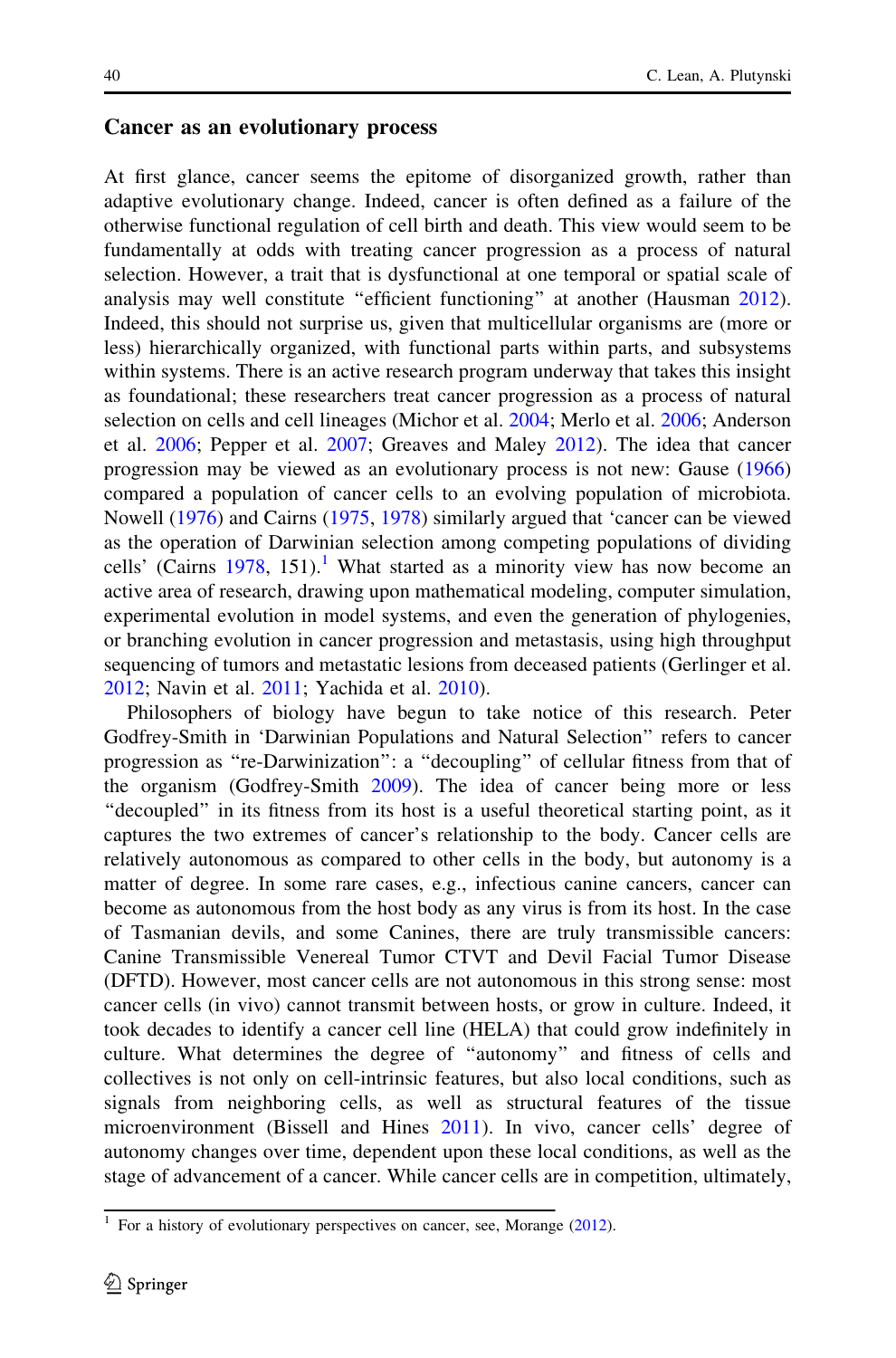their survival and reproductive success also depends upon cooperative interactions with the tumor stroma, and the cooption of organismic adaptations. Below, we argue that cancer progression can display multilevel selection dynamics.

Recently, Germain (this journal 2012) has argued that the population of cells in a cancer is at best a ''minimal'' case of a Darwinian population. On his view, cancer does not acquire sufficiently complex adaptations to count as paradigmatically Darwinian, by the lights of Godfrey-Smiths' account of Darwinian populations (2009). We agree to an extent, but argue that Germain's focus is too narrowly on the individual cell. We argue that once one takes a multi-level perspective on cancer, cancer is meaningfully described as both process and byproduct of selection. That is, cancer progression involves cooption of adaptations at distinct levels of organization in the biological hierarchy. We argue that this multilevel perspective can shed light on both the dynamics of cancer progression, and differential vulnerability to cancer within and between species and higher clades. Indeed, taking an evolutionary perspective may assist in cancer treatment, such as demonstrating when and why it is better to use combinations of drugs to treat cancer (Komarova and Wodarz [2005](#page-17-0)). Our argument has two parts. In the section titled ''Multi-level selection'', we briefly explain and describe the multilevel perspective. In the section titled ''[Applying the models](#page-5-0)'', we apply this perspective to cancer itself. In the section titled "Adaptation and levels", we explain how our view departs from Germain.

## Multi-level selection

There is an extensive cannon of interdisciplinary work on multilevel selection (Lewontin [1970;](#page-17-0) Wilson [1975;](#page-18-0) Damuth and Heisler [1988;](#page-17-0) Michod [1997](#page-17-0); Sober and Wilson [1999;](#page-18-0) Okasha [2005,](#page-18-0) [2006](#page-18-0); Godfrey-Smith [2009\)](#page-17-0). To understand tumor progression, we will draw on a few key ideas in this literature. First, multilevel selection theory starts with the relatively uncontroversial observation that populations of entities are nested within one another in the biological hierarchy: populations of genes are nested within cells, which are nested within organisms, and organisms are nested within populations, which are nested within species and so on to whole lineages. Provided that these entities vary, the variation is heritable, and makes a difference to relative fitness of variable entities, selection can act at more than one level in this hierarchy. For, in principle, any population of entities with heritable variation in fitness may evolve by natural selection (Lewontin [1970\)](#page-17-0). In a "multilevel" selection situation, selection is acting on more than one level simultaneously. Selection at one level may increase or decrease the frequency of traits in a population, which in turn, may affect what is available to selection at a lower or higher level of analysis.

In multilevel selection, it can become difficult to discriminate which outcomes are due to selection at a ''lower,'' and which at ''higher'' level of analysis. Damuth and Haisler introduced a useful distinction between multilevel selection 1 (MLS1) and multilevel selection 2 (MLS2) to assist in discriminating between different scenarios. As they put it, "of interest in the former case are the effects of group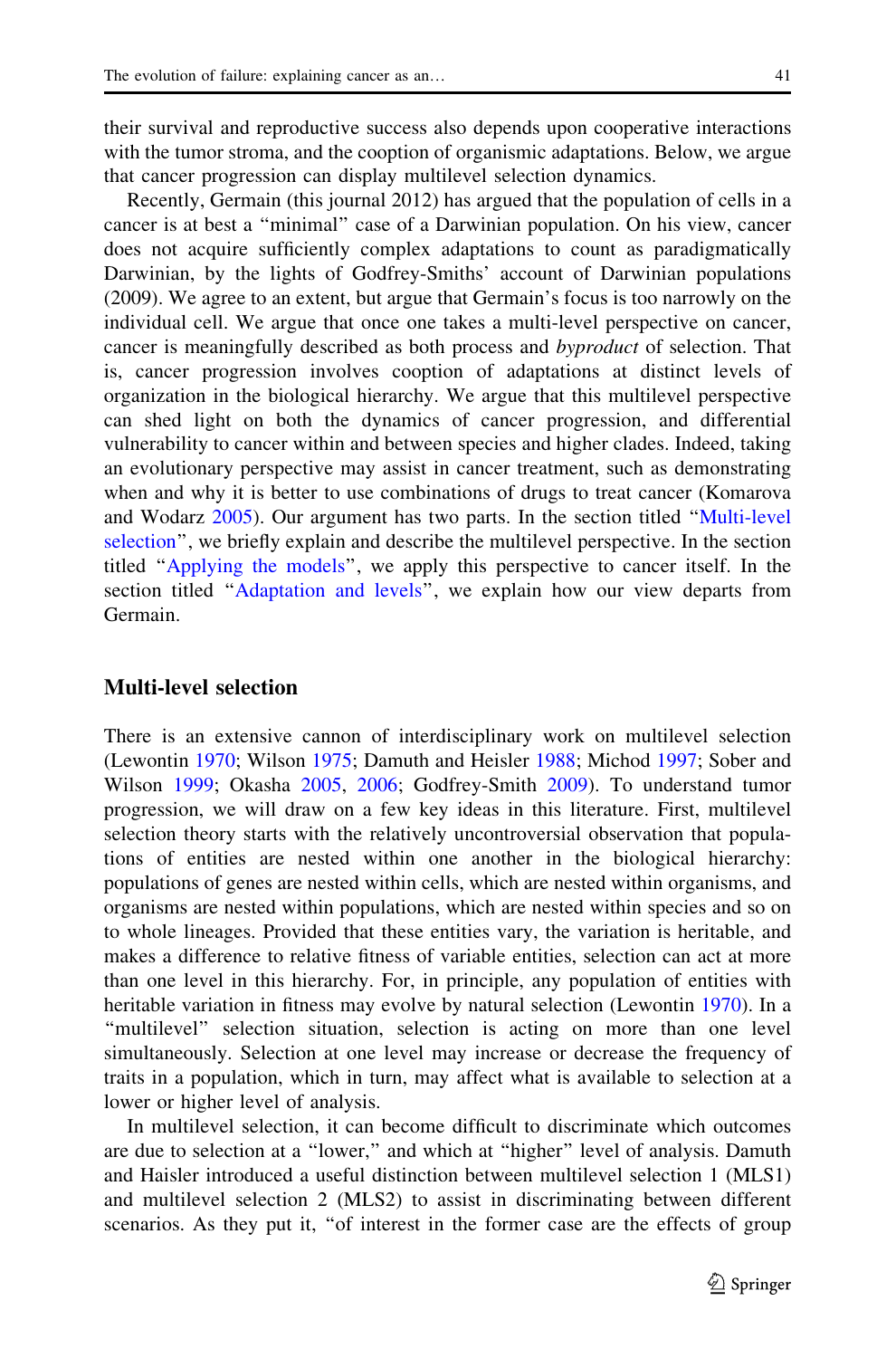membership on individual fitnesses, and in the latter the tendencies for the groups themselves to go extinct or to found new groups (i.e., group fitnesses)'' (Damuth and Heisler [1988,](#page-17-0) p. 407). That is, in MLS1, fitnesses are properties of individuals, and character values are attributed to individuals. But, group membership can have effects on individual fitness. When this happens, one has a case of MLS1. Because different groups have different mixes of individuals, and some mixes are more successful than others (i.e., the individuals in some groups better survive and reproduce than the same individuals in a different group with different proportions of variants), we may describe outcomes of such group effects as a product of ''group selection'' in the sense of MLS1. The outcome in such cases is simply changing proportions of different kinds of individuals in the whole population (the metapopulation). Damuth and Heisler explain that some have wished to call MLS1 ''group selection'' because group level properties (such as the relative proportion of altruists in a group) determine the relative success of these individuals.

But there is another sense of ''group'' selection that is often confused with this first sense: what Damuth and Heisler prefer to call multilevel selection 2, (MLS2). Here "group selection" refers to change in the frequencies of different kinds of groups, in light of ''group level'' properties. This sense of group selection is more controversial, not least because groups are often diffuse in space and time, and their properties also are difficult to define and measure. However, in MLS2, character values are attributed to groups (including both aggregate and global characters), and it is these group level characters that make a difference to group success at propagation, or the seeding of more groups. Groups are more ''fit'' if and only if they propagate more groups. To be clear, it is not a necessary condition of MLS2, according to Damuth and Heisler, that group characters be ''emergent,'' in the strong sense that there is no way to explain the properties of the group in terms of the properties of the individuals. Average height or extent of genetic heterogeneity in a population is, after all, a *group level* trait, but it can be explained in terms of the properties of individuals that make up the group. All that MLS2 requires is that these group level properties are what cause group success, (measured in this case by the *seeding* or propagation of new groups, in the way that colonists succeed at colonizing new islands) (Damuth and Heisler [1988](#page-17-0)). As a vivid but simple example, consider two groups of organisms: one that is genetically uniform, and one with a large amount of genetic variation. In the latter group, a greater extent of genetic variation may better enable such groups to propagate and diversify in new environmental niches. Insofar as this group level trait (extent of genetic heterogeneity) was a cause of relative group success at propagation, this would count as an instance of MLS2.

Multilevel selection theory has been used to explain the emergence of new levels of organization in the biological hierarchy, sometimes called the ''major transitions in evolution.'' (Okasha [2005,](#page-18-0) [2006\)](#page-18-0). The argument is as follows: the evolution of multicellularity required the emergence of cooperative interactions between populations of cells. Or, there were intermediate stages between functionally integrated individuals, and mere collectives. This may have involved the cooption of traits initially adaptive at the individual level in service of collective benefit.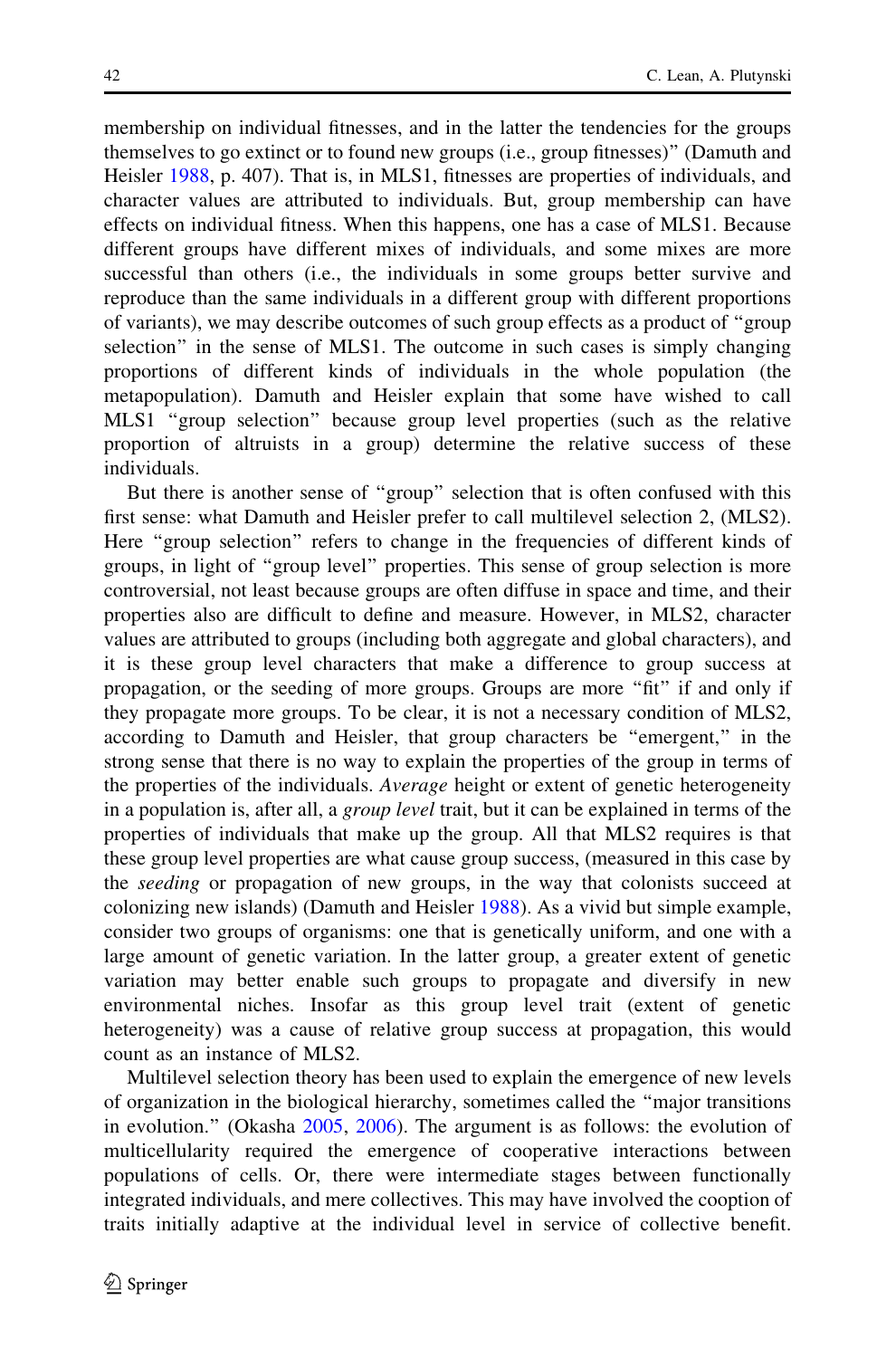Quorum sensing in bacteria may be a vivid example. Quorum sensing is a method by which bacteria detect local cell density by diffusion and accumulation of signaling molecules in the surrounding environment. At certain densities, the population as a whole can engage in a coordinated response, e.g., the production of bioluminescence, population mobility, biofilm maturation, and virulence (Williams et al. [2007\)](#page-18-0). That is, quorum sensing regulates production of ''public goods,'' or products manufactured by an individual that can then be utilized by the individual or its neighbors. The capacity to quorum sense likely evolved from ''self-signaling'' systems that were adaptive at the individual level. (Redfield [2002](#page-18-0); Williams et al. [2007\)](#page-18-0). There are many such cases of proto-organismic collectives in nature. Or, as Queller and Strassman put it, there are:

… levels of organism, and each level was attained by merging formerly separate individuals at a lower level…. Multi-cellular individuals are cooperative groups of cells, eukaryotic cells are cooperative assemblages of multiple prokaryotic lineages and prokaryotic cells must have emerged by assembly of formerly independent replicators. These major transitions in evolution construct new levels of organism out of separate individuals (Queller and Strassman [2009](#page-18-0), p. 3143).

How do these transitions come about? Multilevel selection theory figures in one prominent account: During the major transitions in evolution, e.g., the transition to multicellularity, the fitness of the collective must override the fitness interests of the parts. That is, collectives or groups must become more successful as collectives; i.e., they have to outcompete other collectives in reproduction, or, in propagation of further collectives. Cooperation and functional integration of parts can play a role in the evolution of such a collective. Cooption, or cross-level byproducts, might also play a role in the emergence of functional integration. As in the case of quorum sensing, traits that originally may have enhanced individual fitness can be coopted in service of collective fitness, or the relative success of groups at propagation. Some have argued that what might begin as a ''group selection'' process in the sense of MLS1 (individuals benefitting due to group membership) could evolve into a circumstance where we have a case of MLS2 (groups being more or less successful at propagation, due to group level properties) (Michod and Herron [2006;](#page-17-0) Okasha [2006\)](#page-18-0). That is, the major transitions in evolution may have involved successive changes in population structure and organization. Individuals gradually organized into collectives, benefited from their membership in some collectives, and eventually, came to succeed or fail as collectives (Okasha [2005\)](#page-18-0). If particle fitness is improved by being part of a particular collective, then we can speak of the particles, which gain mutual advantage within the collective, as having ''aligned'' fitness. Aligned fitness allows for the emergence of complex integration and interaction within the collective. Integration and particle interaction can lead to collectives that are functionally organized, so that the collective fitness of the group is distinct from that of its members. In this way, collectives with division of labor are, as Queller and Strassman argue, akin to organisms, to a greater or lesser degree. We will argue that something approaching this process may occur in advanced tumors.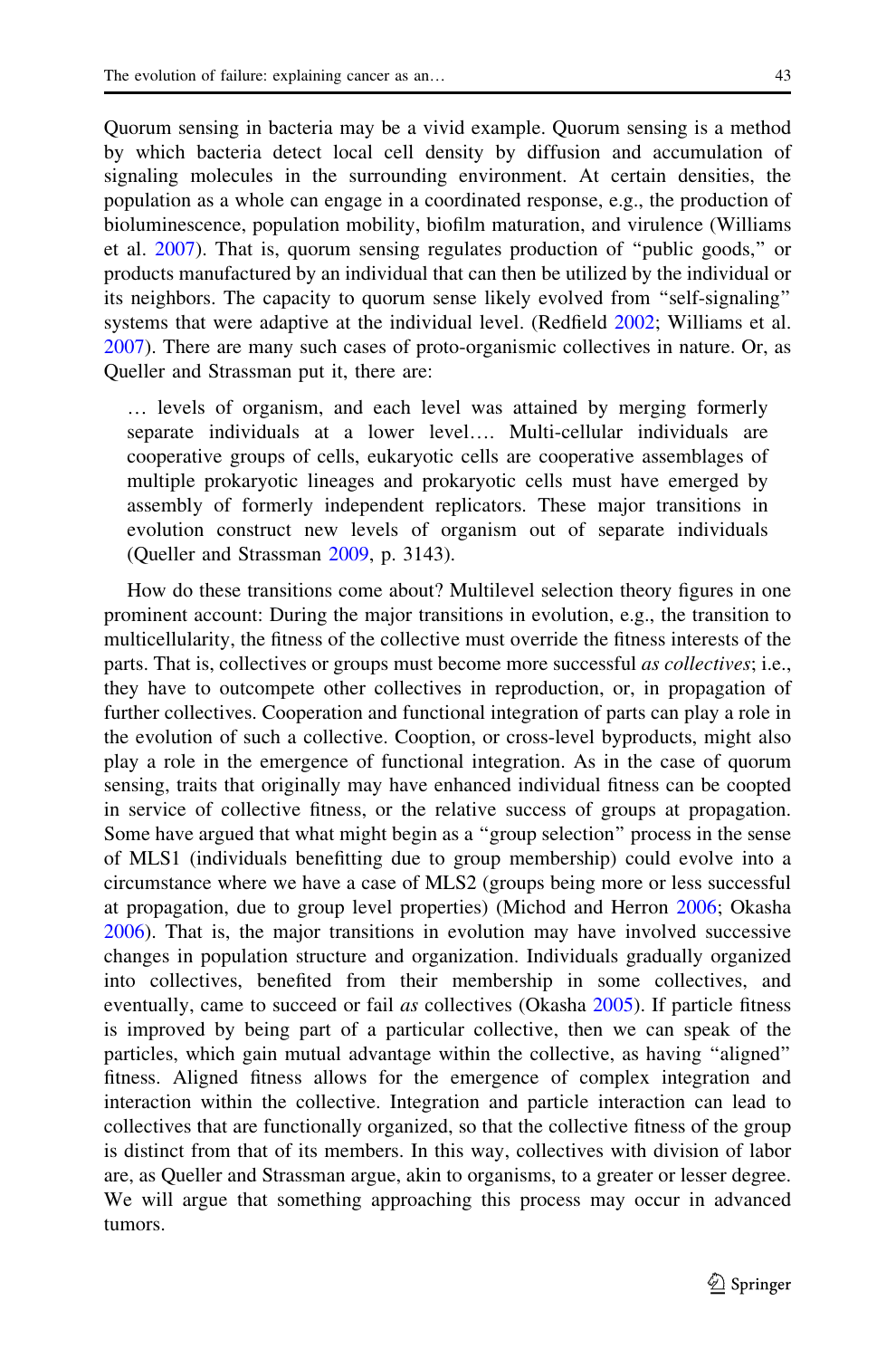<span id="page-5-0"></span>To summarize: in principle, selection can act within a collective—among the parts—and, between collectives. These processes could be going on simultaneously, or sequentially. Damuth and Heisler ([1988\)](#page-17-0) describe two senses of multi-level selection, ''MLS 2 v. MLS 2'' to highlight the fact that ''group selection'' may refer to different things, and that the collective fitness of a group is not necessarily simply a matter of averaging over particle fitnesses (See Table 1 for summary). This is the central point of critics of genic selection (see, e.g., Sober and Wilson [1999](#page-18-0)): simply averaging fitness of different genotypes that live in distinct groups may result in a loss of important causal information. As Wilson demonstrated (1979), group membership can make a difference to relative fitness; for instance, altruism can evolve in ''trait groups''—where population structure is not freely mixing, but where similar individuals tend to find themselves together. Cooperation is less likely to evolve in a freely mixing population, where ''cheaters'' or ''free riders'' can arise and spread. In trait groups, the fitness of individuals is largely contingent on the make up of their group. Nor is the fitness of a group simply the average fitness of its members: the two can come apart and pull in different directions. Some groups may propagate more successfully than other groups, even if the average fitness of the group's members is low (for discussion, see Sterelny et al. [2014](#page-18-0)).

## Applying the models

In order to see why these models may be applied to cancer, there are some basic facts about cancer initiation and progression that need to be made clear. Many people think that cancer is a rare and unusual event; this is a natural assumption to make, since we are made aware of cancer on the occasion of diagnosis of invasive disease. But, invasive cancer—that is, what clinicians define as cancer—is the endpoint of a long process; most early stages of this process *fail* to advance to an invasive cancer (Sakr et al. [1993](#page-18-0); Mori et al. [2002;](#page-17-0) Martincorena et al. [2015\)](#page-17-0). Over the course of the lifetime of the average individual, there are many thousands of cell

| Multilevel selection<br>(Damuth and Heisler)<br>1988) | MLS1                                                                             | MLS <sub>2</sub>                                                                                                     |
|-------------------------------------------------------|----------------------------------------------------------------------------------|----------------------------------------------------------------------------------------------------------------------|
| "Group selection"<br>refers to                        | Change in frequency of<br>individuals in light of group<br>membership            | Change in frequencies of different kinds of<br>groups                                                                |
| Fitnesses are<br>properties of                        | <b>Individuals</b>                                                               | Groups                                                                                                               |
| Characters are<br>values attributed to                | Individuals (e.g. altruism)                                                      | Groups (e.g., group mean, population<br>density, proportion of different phenotypes)                                 |
| Appropriate for<br>investigation of                   | Evolution of characters of<br>individuals likely affected by<br>group membership | Changing proportions of different types of<br>groups; different propensities to go extinct<br>or to found new groups |

Table 1 Multilevel selection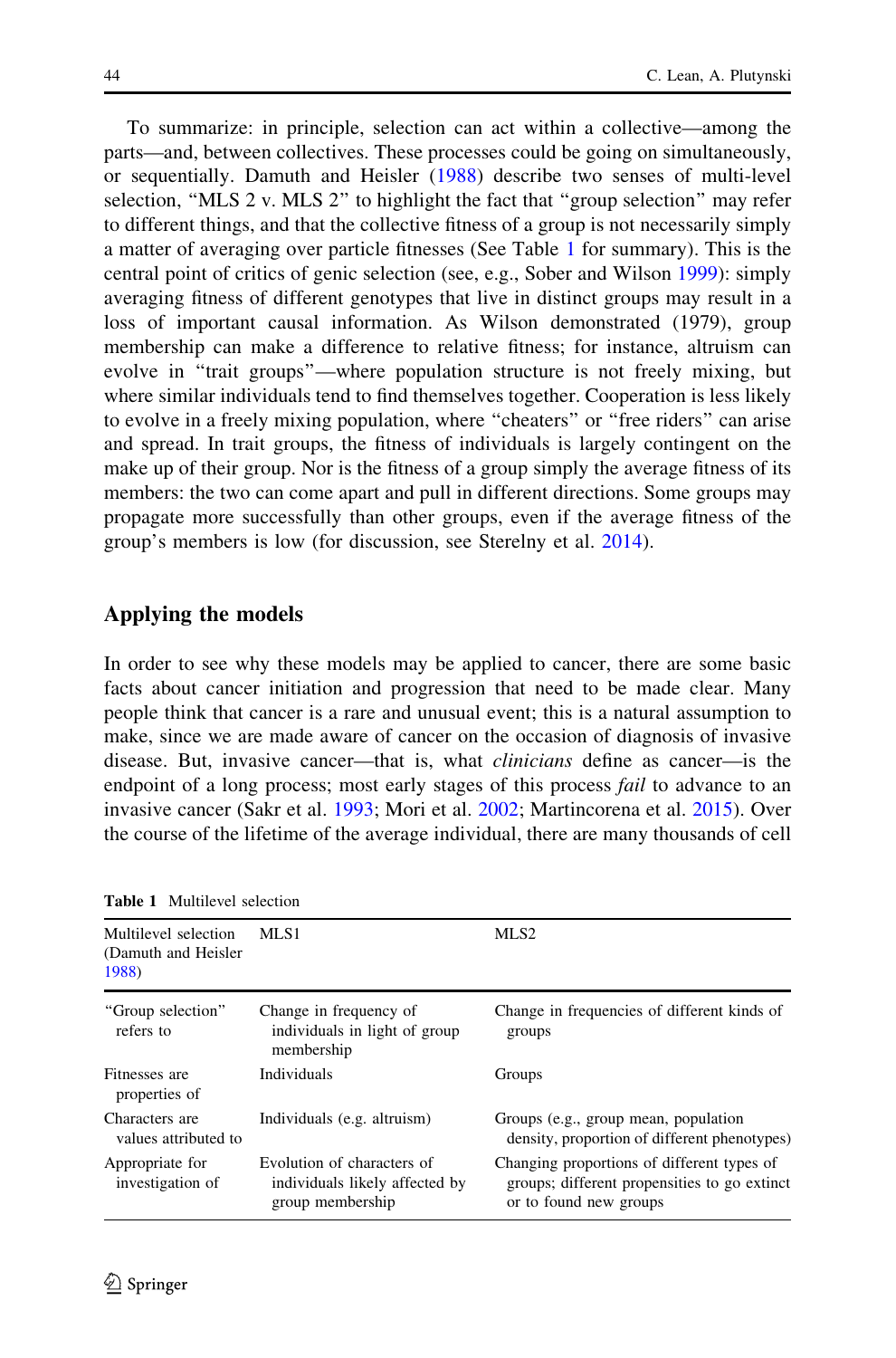divisions, and randomly distributed somatic mutations occur and accumulate in normal cells. Only a very small proportion of these cells and their descendants succeed at advancing to cancer. What molecular biologists and modelers of cancer's evolutionary dynamics are hoping to predict and explain is which ones will succeed at advancing to an invasive cancer, and why. Some investigators focus on the particular features of the cells themselves; some focus on features of whole populations of such cells; some focus on hierarchical or spatial relations between cells; some focus on interactions between cancer cells and their microenvironment. Whether a cancer progresses is likely due to all of the above. Our view is that by taking a multilevel evolutionary perspective we can integrate a variety of levels of analysis, or show how they are mutually constraining and mutually informative. That is, in our view, there are several different targets or levels of selection at play in cancer initiation and progression, some more salient at different stages of progression.

Identifying a level of selection involves identifying a population of like entities, which have reproduction, and differential fitness due to heritable features of such entities (Godfrey-Smith [2009](#page-17-0)). According to the multilevel selection view, there are several distinct units or targets of selection potentially of relevance in cancer progression. These are not mutually exclusive options, but may be co-occurring:

- 1. Individual selection, mutation, and drift, acting among single cells, whether "pre-cancer" cells, cancer cells located in a tumor, or metastatic populations of cells. Individual cells may be more or less fit in the sense of overcoming the variety of constraints in normal tissue that ordinarily prevent disorderly cell growth, acquiring resources in the local tissue microenvironment, or adapting to novel tissue microenvironments (in the case of tumor metastases).
- 2. ''Group'' selection in the sense of MLS1 or MLS2: Some individuals may survive and reproduce more successfully than others, because of membership in a group (MLS1). Alternatively relative fitness may be ascribed to groups as a whole (MLS2). Fitness in the latter case is assessed by the ability of the tumor to produce new tumors, due to properties of the group—these may be either aggregate properties (e.g., population size, extent of tumor heterogeneity), or interactive properties (functional interactions between cells or lineages in a tumor).

We may think of the process of cancer progression as proceeding through a series of stages, where individual selection is more salient in the beginning, and gradually, MLS1 and MLS2 become salient (See Fig. [1\)](#page-7-0). This is, arguably, not unlike the process some have hypothesized was at work in the emergence of multicellularity, as discussed above (see, e.g., Okasha [2006\)](#page-18-0). Most models of the evolutionary dynamics of cancer are simple individual level selection models (Nowak [2006;](#page-17-0) Frank and Nowak [2004](#page-17-0); Michor et al. [2004](#page-17-0)), where the fitness advantage is attributed to a single cell, due to a gain of function or loss of function, attributable to a single mutation. Such mutations can yield advantages such as promoting angiogenesis, blocking tumor suppression, or inhibitors of growth (halting or blocking apoptosis, or cell death), or promoting cell division (e.g., gain of function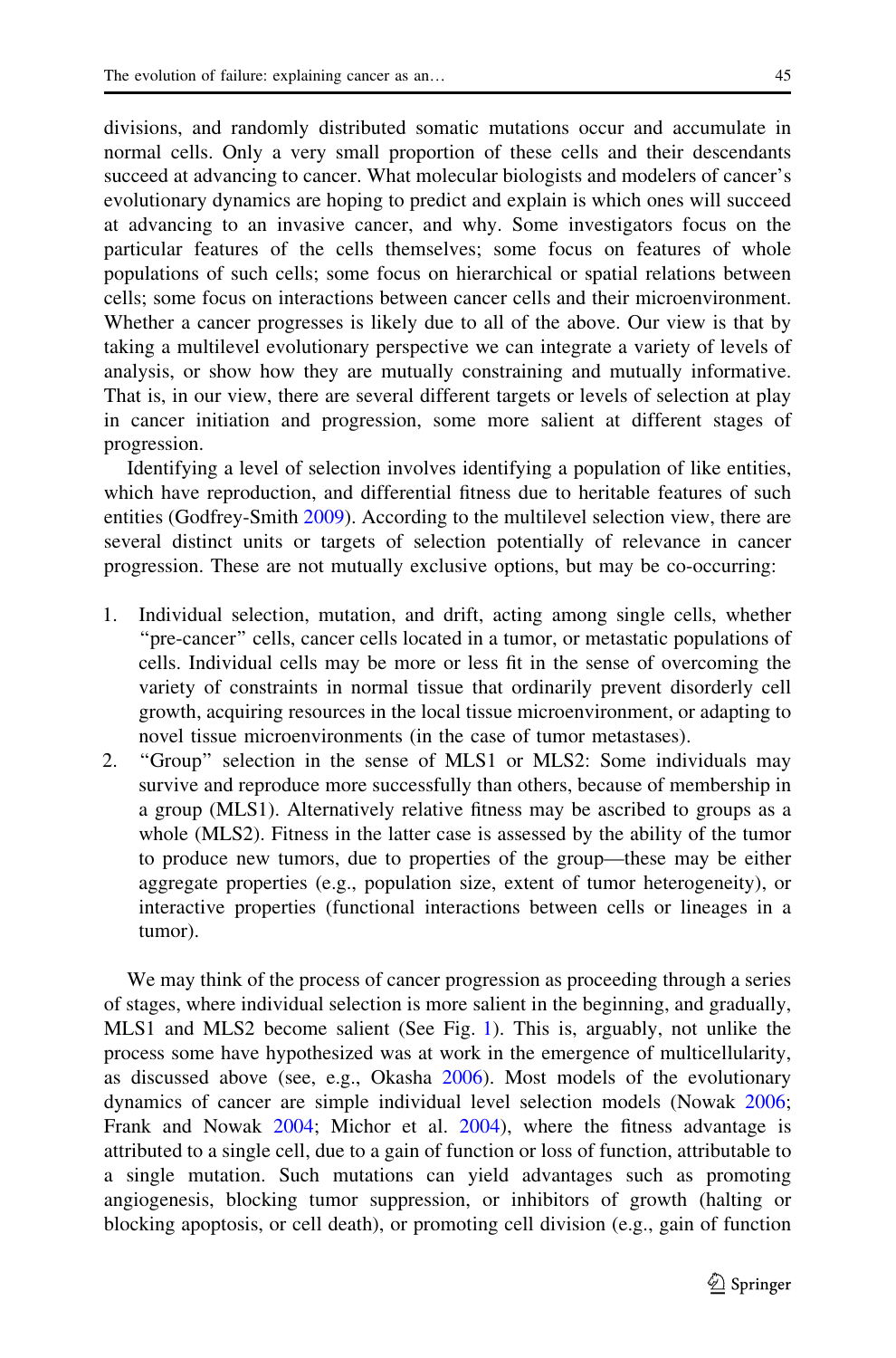<span id="page-7-0"></span>

Fig. 1 Transitions in levels of selection as cancer progresses

mutations). Growth in any environment will be limited by space and availability of nutrients; among incipient cancer cells, some cells will be better able to compete for these resources, or escape mechanisms of homeostatic control. Such evolutionary dynamics are taken to feature centrally in early stages of the development of a "proto-" cancer cell lineage. Models of such circumstances look not unlike competitive exclusion models in ecology (See Wodarz and Komarova [2014](#page-18-0) for a review).

There could also be selection operating at the level of cell colonies, however. Komarova and Wodarz [\(2004](#page-17-0), 2014) argue that there is an optimal ''strategy'' for chromosomal instability (CIN) or rate of loss of heterozygosity in cancer. Cancer cells characteristically have various chromosomal abnormalities—duplications, losses, and inversions of large parts of the genome complement of a cell. One might think chromosomal instability is uniformly bad, but chromosomal instability in cancer is a ''two edged sword'': too much instability can lead to destructive genomic changes, such as the loss or destruction of whole chromosomes. In such cases, cells simply cannot replicate and will die off. But, if timed correctly, CIN can inactivate tumor suppressor genes, for instance, and thus promote clonal expansion. Some lineages will thus be more successful than others in progression to metastasis due to the specific types of traits of cells, acquired at specific times or stages in the progression of the disease. But, some collectives, or colonies of proto-cancer cells, may more quickly reach a cancerous state, insofar as they have the optimal ''strategy''—or, the optimal growth rate given a certain degree of instability; too much instability is detrimental because it increases the death rate. $2$  Too little slows down progress because the rate of onset of cancerous mutations is low. Of course,

 $\overline{a}$  A reviewer asks whether the lineage of cells in a clonal population is a "population." We grant that it is an atypical population, in that the population is all descended from a clone. But, if clonal populations of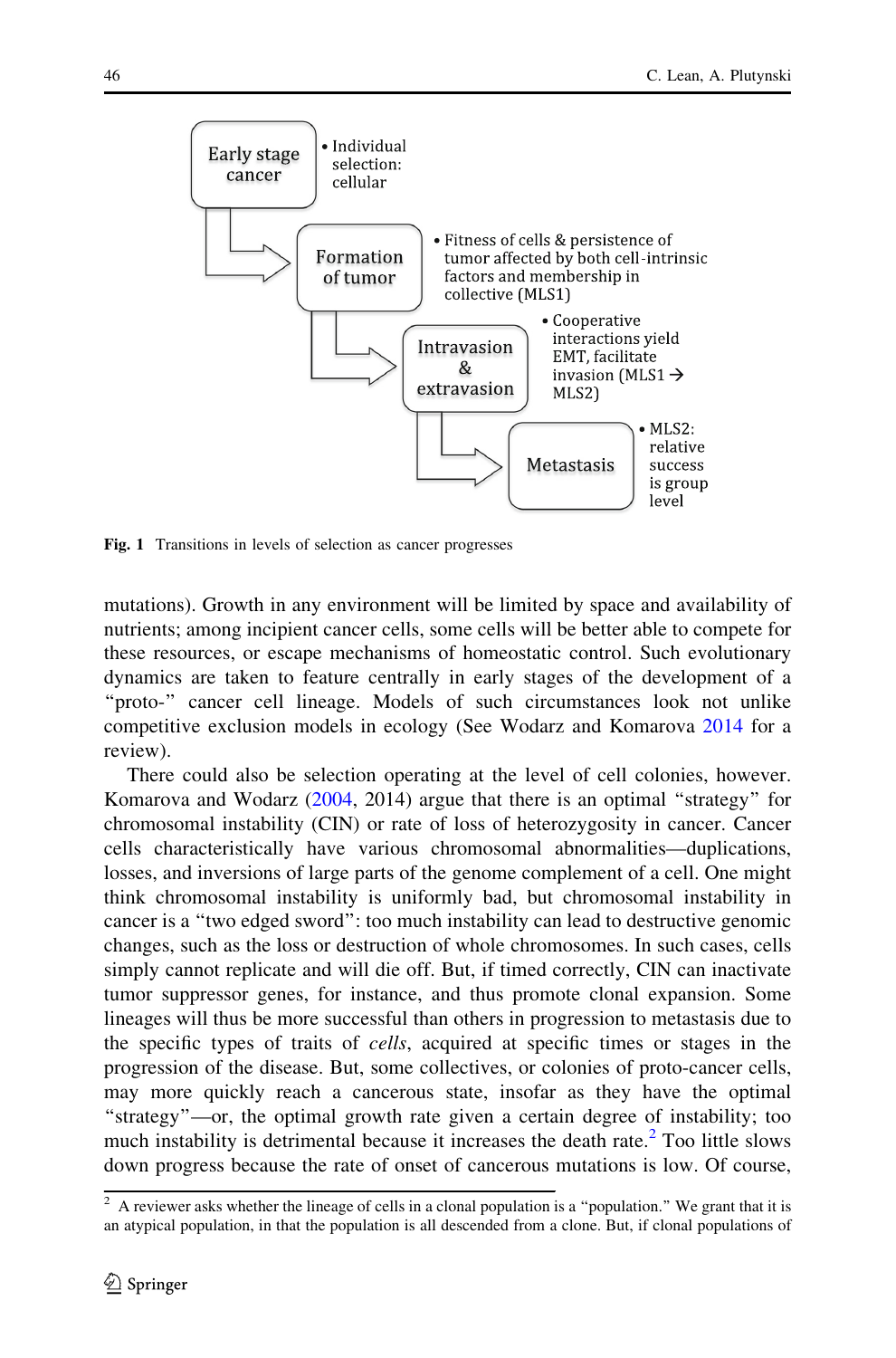this is an idealized model, and populations of pre-cancerous cells are not a simple series of clonal expansions, acquiring a specific mutation at each stage, and not ''adjusting'' their rate ''strategically.'' But, Komarova and Wodarz's point is a theoretical one: Early acquisition of chromosomal instability carries an advantage, which, they argue, falls off over time, as too much genetic instability overall reduces fitness. Lineages with the optimal strategy are the ones that ''succeed'' in progressing to cancer. Evidence that there are many ''potential'' cancers comes from samples of otherwise healthy tissue containing cancer mutations (Martincorena et al. [2015\)](#page-17-0).

Moreover, population architecture could well predict the evolution of faster or slower progression to a cancer phenotype; that is, where most of the tumor is maintained by a small number of tumor stem cells, the pattern of stem cell division can affect rate of escape from feedback regulation, and thus also the acceleration of onset invasive cancer. Arguably, such a case would count as an instance of both simple individual selection, and MLS2. For, the time to the evolution of escape from feedback regulation depends upon effective population size, which is a group level property (MLS2). The ''cancer stem cell'' hypothesis holds that some cells in a tumor have ''stem-like'' properties. Such cells are constantly renewing and thus more likely to both seed new tumors and perhaps also survive chemotherapy (Jordan et al. [2006](#page-17-0)). While the cancer stem cell hypothesis is somewhat controversial (see, e.g., Gupta et al. [2009;](#page-17-0) Nguyen et al. [2010](#page-17-0)), it is certainly true that some cells in a cancer appear to be better able to seed new tumors.

Critics of the Darwinian picture have argued that models of cancer evolution treat cancer as a simple clonal expansion process, where the population of cells is relatively homogeneous (see, e.g., Weinberg [2014](#page-18-0), pp. 458–468). We now know that tumors are heterogeneous populations. However, there is no reason in principle why population structure in a tumor cannot be incorporated into an evolutionary model (indeed, it's been done already, see, e.g., Wodarz and Komarova [2014\)](#page-18-0). One simply reduces the effective population size of a tumor, where the stem cells are the only constantly renewing cells. Moreover, one could view a tumor as several co-evolving lineages, each competing for space and resources. Such co-evolving subpopulations—or the coevolution of metapopulations—is common in nature, and has been studied in a variety of species where lineages are subdivided into local niches and so may evolve either local adaptations, or engage in competition or co-evolutionary dynamics. Weinberg himself considers whether ''distinct subpopulations of cells within a tumor act symbiotically, each supporting the growth and survival of the other, rather than directly competing'' (p. 466). Such coevolving lineages would count as a case of a higher level of selection, either in the sense of MLS 1 or 2; e.g., cells can benefit from membership in a tumor with a neighboring cells or cell lineages that produce acidic byproducts that enable metastasis (Gatenby [2006](#page-17-0)); or, heterogeneous tumors may be more successful at acquiring resources, resisting attacks from the immune system, or seeding metastases, which effectively counts as an instance of MLS2. Such different scenarios simply require that we adopt a multilevel perspective.

Footnote 2 continued

bacteria such as Lenski's E. coli are populations, we don't see why clonal populations in a tumor would not be.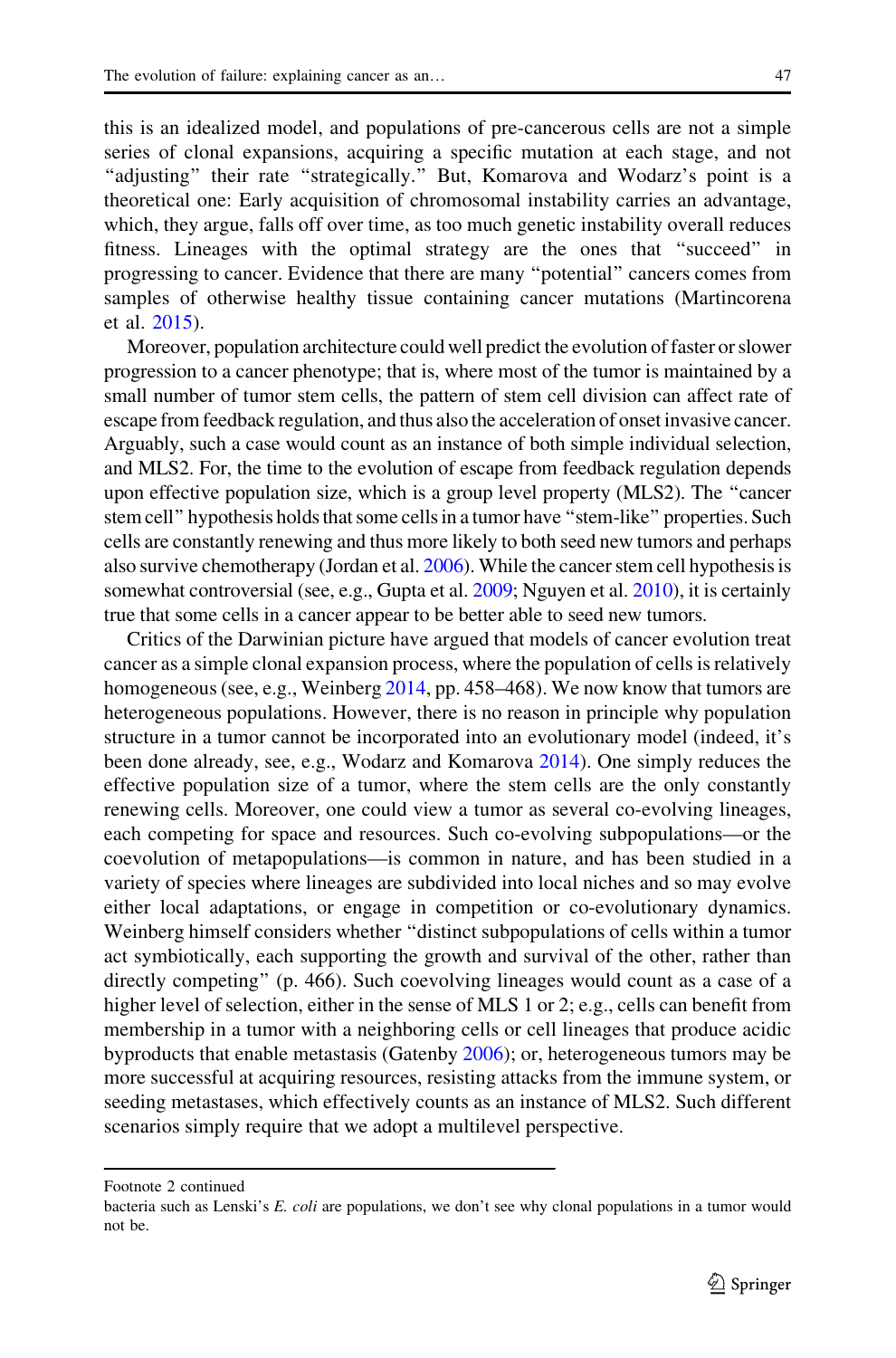That is, MLS2 becomes more relevant as we consider malignancy, or invasion and metastasis. This process requires that the carcinoma grow to a stage where it can acquire a novel phenotype (motility), and thus reproduce: metastasis is the production of other tumors throughout the body. But this process is not simply the release of a single cell into the blood or lymphatic system. ''Seeding'' of metastases is an extended process that involves a complex series of steps: the breaching of the basement membrane, intravasion, the invasion or dissemination of metastatic cells, and the colonization of distant organ sites. This process requires the cooperation of tumor cells and stroma; the cooption of the very same heterotypic interactions that are ordinarily used in service of wound healing (see, e.g., Weinberg [2014,](#page-18-0) pp. 587–607). Most attempts at seeding, or most incipient metastases fail; the disseminated cells more often than not are destroyed in circulation. The ability of micrometastasis to colonize remote sites is not simply a given, in other words, but requires many attempts, akin to the colonization of remote islands by Darwin's finches. Some metastatic populations are more effective at colonization than others, and once a metastasis is established, these colonies, in turn, can be more or less successful at disseminating secondary metastases. The secondary wave of metastasis is sometimes called a ''metastatic shower'' because they send off many "showers" of potential colonists (cf. Weinberg [2014,](#page-18-0) p. 654).

The success of metastases is not due exclusively to properties of metastatic cells. Metastasis involves the cooperation of the stromal tissue; activation of the EMT (the epithelial mesenchymal transition) in carcinoma requires signals from the tissue microenvironment; and the tumor both recruits stromal cells (macrophages, mast cells, fibroblasts) and coopts signals ordinarily associated with wound healing to break down surrounding tissue and metastasize. That is, the entire process of metastasis is not achieved by single cells in isolation, but the activity of both the tumor and tumor-associated cells in stimulating angiogenesis, breaking down surrounding tissue, and enabling intravasation. In other words, while it is single cells that eventually establish metastases, the process of metastasis is enabled by and indeed functionally requires the interaction of many cells in the tumor and surrounding tissue. We might think about metastasis as rather like "r" selection rather than "k" selection; given that the environment is unstable, and most metastases fail, tumors more successful at sending out large populations of multiple metastases are more likely to be successful.<sup>3</sup> More heterogeneous primary tumors – in the sense of both more genetically diverse, and epigenetically plastic and modular – may be able to generate more and more successful metastases (Weigelt et al. [2003;](#page-18-0) Klein et al. [2002](#page-17-0)).

Evolutionary dynamics also apply outside the primary tumor. Metastatic populations continue to evolve in their new environments, and may be more or less successful at colonizing, and generating successful secondary colonists (or, secondary metastases), in light of the properties inherited from the primary tumor (Psaila and Lyden [2009](#page-18-0)). The various properties of the primary tumor can be

<sup>&</sup>lt;sup>3</sup> A 'r' selection population is one with a high growth rate, seeding many individuals. 'R' selection is often associated with populations which gain from dispersing over hostile environments. In contrast 'k' selection population have low growth rates due to the population living in an environment near carrying capacity. See Macarthur and Wilson ([1967\)](#page-17-0).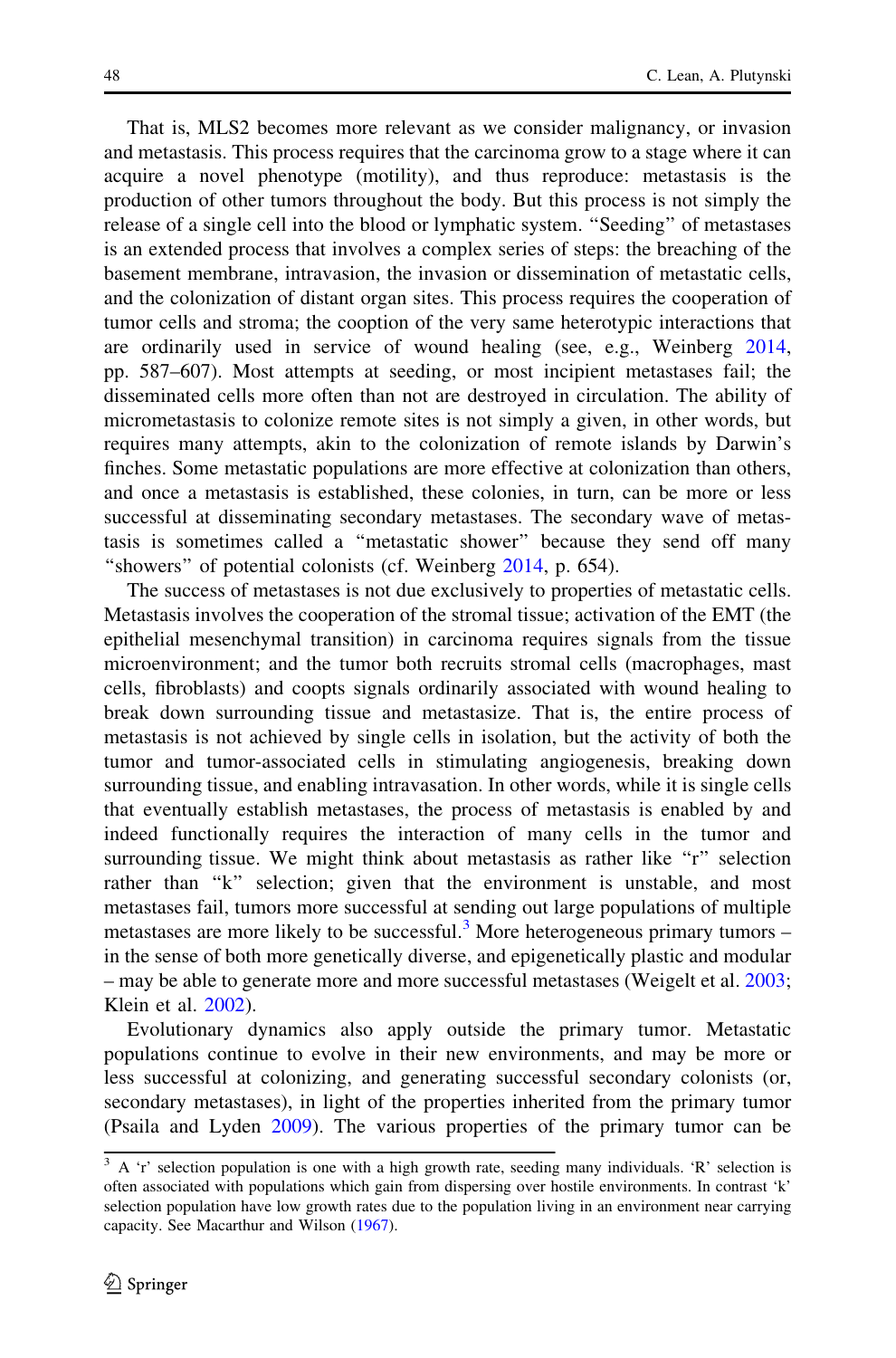maintained in secondary tumors. Evidence for fidelity in reproduction include micro-assays of breast cancer showing that gene expression is maintained across metastatic sites (Weigelt et al. [2003](#page-18-0)). There is in fact evidence that the ability to colonize itself evolves (see Klein et al. [2002](#page-17-0)). Differential success is due in part to group level properties of the primary tumor, namely, genetic heterogeneity and functional diversity. Different cell lines in a tumor acquire differential capacities that combined lead to more successful reproduction of secondary metastases at different sites. All in all, provided that the fitness-increasing properties of the group are reproduced in the novel site, we have a case of MLS2. If multiple metastases arise from the primary tumor, and the tumor is heterogeneous, then it is possible for the heterogeneity of the primary tumor to be found likewise in the metastatic sites. Indeed, we urge further work on this empirically, but we believe that the evidence already suggests that looking outside of cell-intrinsic properties to understand the evolutionary dynamics of metastasis is essential.<sup>4</sup>

Thus, depending on the level of analysis and the empirical details of any particular case, cancer progression could be viewed as an individual level selection process, or a group level selection process, in the sense of MLS1 or MLS2. That is, a cancer cell could be competing with, or co-evolving with other cell lineages, or incipient cancers or proto-cancer cell populations might be competing with other proto-cancers for space, and resources. Or, differential reproduction via differential success at invasion and metastases could be due to complex properties of the tumor as a whole, including functional differentiation within a tumor, and cooption of organismic adaptations in service of invasion and metastasis. That is, if invasion and metastasis requires the acquisition of several capacities, such as the capacity to coopt certain signaling systems in the microenvironment, different cell lineages within a tumor might acquire these different capacities over time, and together cooperatively produce the cancer phenotype. Komrova and Wodarz make the point quite simply:

Assume that tumor progression requires the presence of three gene products, call them A, B and C. A cell can evolve to accumulate all three mutations, thus

<sup>&</sup>lt;sup>4</sup> A reviewer comments: "There is no denying that the success of metastasis depends on many evolved features and interactions (including cells other than the colonizing cells) and, as the author points out, that features such as heterogeneity are tumor-level property… However, in order to show that tumours have complex adaptations, it is insufficient to show that tumours have developed complex traits, or that these promote progression, and one must also show that these traits were selected at this level, rather than for the benefit of single cells.'' This is an excellent comment and central concern worth addressing. In our view, a trait that promotes relative survival and reproductive success of an entity at some level need not be (initially) selected for survival and reproductive success at that particular level. As long as it (currently) promotes survival and reproductive success of entities at that level, the trait is selected for at that level. We believe that we have shown this to be the case, and, the following references provide further elaboration of examples (Gatenby et al. [2007;](#page-17-0) Gavert and Ben-Ze'ev [2010](#page-17-0); Egeblad et al. [2010;](#page-17-0) Mueller and Fuesnig [2004\)](#page-17-0). Ruling out selection on a given level by arguing that a trait was not initially selected for to benefit that level would rule out all selection on all coopted traits, which would (potentially) rule out a good deal of selection even at the level of individual cells or organisms. See, e.g., Lloyd [\(2012](#page-17-0)) for discussion.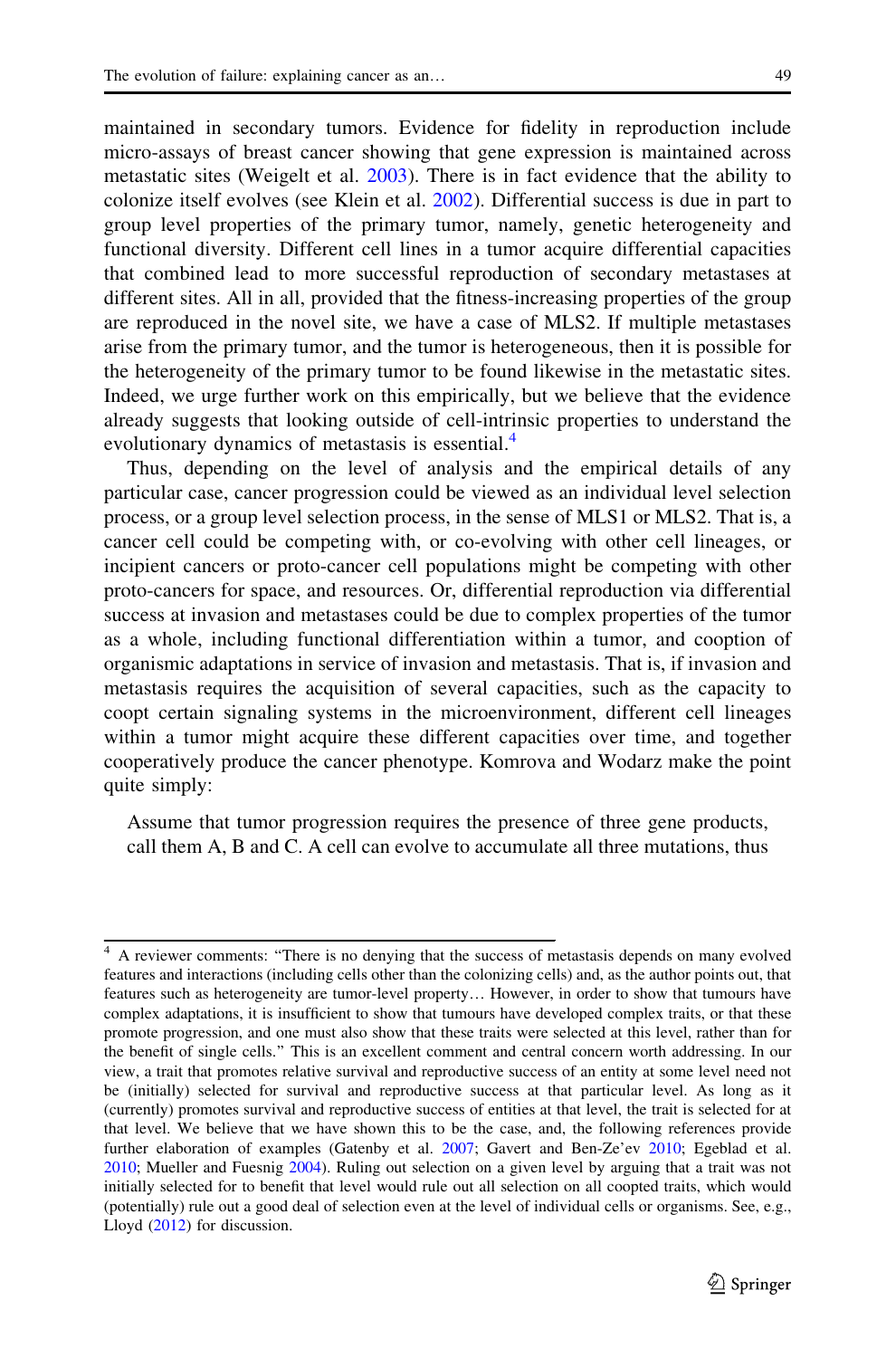achieving the malignant phenotype. On the other hand, the three gene products can arise independently in different cells, and they can share the gene product as a public good. In this setting, the malignant phenotype arises as an emergent property from a collection of cooperating cells rather than an individual cell (Wodarz and Komarova [2014,](#page-18-0) p. 460–1).

Put simply, on the MLS2 view, collectives are more or less successful in light of group level properties: heterogeneity, or division of labor in the process of invasion and metastasis. In the latter case, the collective of cell lineages in the tumor in some sense has ''aligned'' fitnesses. Reproductive ''success'' in such cases is measured in terms of invasion and propagation of metastases (recall: most incipient cancers fail to progress); or, metastases could be more or less successful at generating secondary metastases. In MLS2, we are interested in the way group level traits affect group level fitness. Thus, cell lineages (including cancer and non-cancer stromal cells) might interact as a collective (both with other cancer cells and with the tumor stroma) thus increasing the collective's ability to survive and reproduce, relative to other collectives (which might include other precancerous lesions, or other metastases, at seeding further ''secondary'' metastases). If better functional integration in a tumor results in more successful metastasis, then the collective fitness of the whole is distinct from the aggregative fitness of the individual cells. There is now ample evidence that tumors are complex heterogeneous populations of cells, and that signaling between these cells plays an essential role in tumor progression (Egeblad et al. [2010](#page-17-0)).

Cancer cells also recruit neighboring cells in order to participate in tumor development, both a structural support, and in building a blood supply (Mueller and Fuesnig [2004\)](#page-17-0). Arguably, this is a form of niche construction in which the cancer cells and normally functioning cellular populations both evolve and co-evolve with their surrounding environments (Odling-Smee et al. [2003\)](#page-18-0). That is, cancer progression requires the cooperation of the tissue microenvironment; the behavior of a tumor is not due exclusively to the behavior of cancer (or, neoplastic) cells alone. Carcinoma cells release growth factors that recruit macrophages, neutrophils, and lymphocytes, which in turn orchestrate an inflammatory response that involves the release of signals that stimulate the proliferation of epithelial cells and the process of angiogenesis in the tumor stroma. Epithelial cells release PDGF, for which fibroblasts & myofibroblasts have receptors; these in turn release IGF-1, which benefits growth and survival of nearby cancer cells. Stromal and epithelial cells collaborate in construction of the extracellular matrix (ECM). Stromal cells are recruited by tumor cells to aid in construction of tumor colonies. Metastatic cells can spread throughout the body because they can acquire a ''disguise'' of platelets that enable them to evade detection (Egeblad et al. [2010](#page-17-0)). In all these cases, cancer cells are exploiting preexisting biological programs that are normally used by tissues for other purposes, in particular, wound healing. Tumor cells are activating a complex program that is already available to cancer cells, insofar as they evolved from healthy cells with the very same capacities. Wound healing uses a number of growth factors to increase permeability of the blood vessels near the wound, attract fibrogen to create blood clots, and attract fibroblasts, convert them into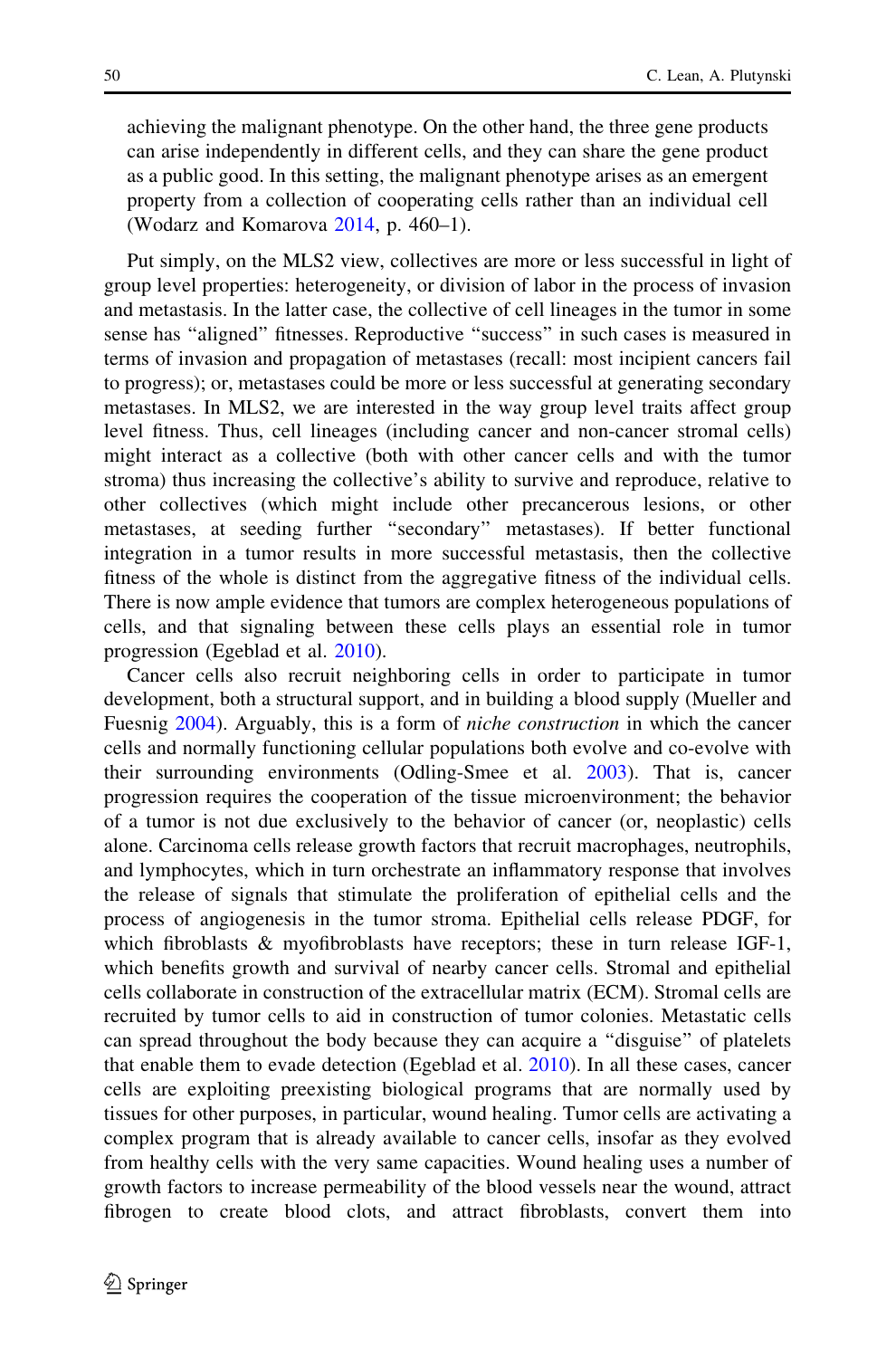myofibroblast, which in turn release matrix metalloproteinases (MMPs) which play a role in building up the extracellular matrix, or remodeling the ECM, carving out spaces for new cells. Recruiting fibroblasts to the tumor allows the creation of a fibrin matrix, which serves as scaffolding in the initial formation of a tumor. It's important to see that this is not in tension with natural selection; selection and niche construction could be going on simultaneously. Those types more effective at shaping their environment to suit their ends will outcompete their peers.

The cooperation of the tumor cells and stromal cells is not simply a cooption of existing program of cells, however. The cancer cells and non-cancer cells may coevolve; that is, cancer-associated stromal cells become more adept over time at assisting in the survival of cancer cells within the tumor. Experimental evidence for the importance of the stromal tissue in tumor progression comes from a variety of sources, but we will discuss just one powerful case study. CAFs are cancerassociated fibroblasts, very similar to fibroblasts in normal cellular tissue, which play a role in building up scaffolding in injured tissue. An experiment to test the role of CAFs mixed normal human prostate cancer cells in combination with different kinds of fibroblastic cells, and then implanted them in host immunocompromised Nude mice. When cancer cells were mixed with CAFs, they grew tumors 500 times as large than when mixed with fibroblasts from normal prostate glands prior to injection into hosts (Olumi et al. [1999](#page-18-0)). Weinberg argues that the cumulative evidence of the role of CAFs in tumor formation suggests that ''stromal cells in advanced carcinomas, having coexisted with epithelial cancer cells for many years, may change their genotype and acquire traits that genetically normal stromal cells cannot achieve. This suggests that stromal cells co-evolve with their neoplastic neighbors during long periods of tumor development.'' (Weinberg 603) In other words, a tumor (which is composed not only of cancer cells, but also of stromal tissue) is a complex tissue with co-evolving cell lineages, composed not only of cancer cells, but also non-cancer cells, which together cooperate in the progression of a tumor to metastasis. Indeed, Egeblad et al. ([2010\)](#page-17-0) claim that the highly integrative functional organization of some tumors suggests that they should be considered as akin to organs.

It's important to note, as Fisher pointed out, natural selection is not evolution (Fisher [1930](#page-17-0)). While there are multiple levels of selection in operation that potentially play an explanatory role in cancer, we also grant that there must be a role for drift. There is no doubt that the population size of cells in a tumor as a whole is sufficiently large for selection to overcome drift in the tumor as a whole; the volume of a cubic centimeter within a tumor cell mass contains about  $10^9$  cells. However, tumors—to say the least—have a complicated population structure. It is quite likely that whether a cancer cell initially lives or dies may have to do as much with accidents of location as particular fitness-enhancing features intrinsic to the cell. The relative importance of selection versus drift will vary case by case; for instance, there are likely many isolated sublines of cancer cells within a tumor that may or may not survive, given lack of access to a blood supply, or architectural features of the tissue microenvironment, rather than features intrinsic to the cancer cells or populations of such cells (Crespi and Summers [2006](#page-16-0)). The threshold of .2 mm is the maximum required for oxygen to effectively diffuse between tissues; so, tumors will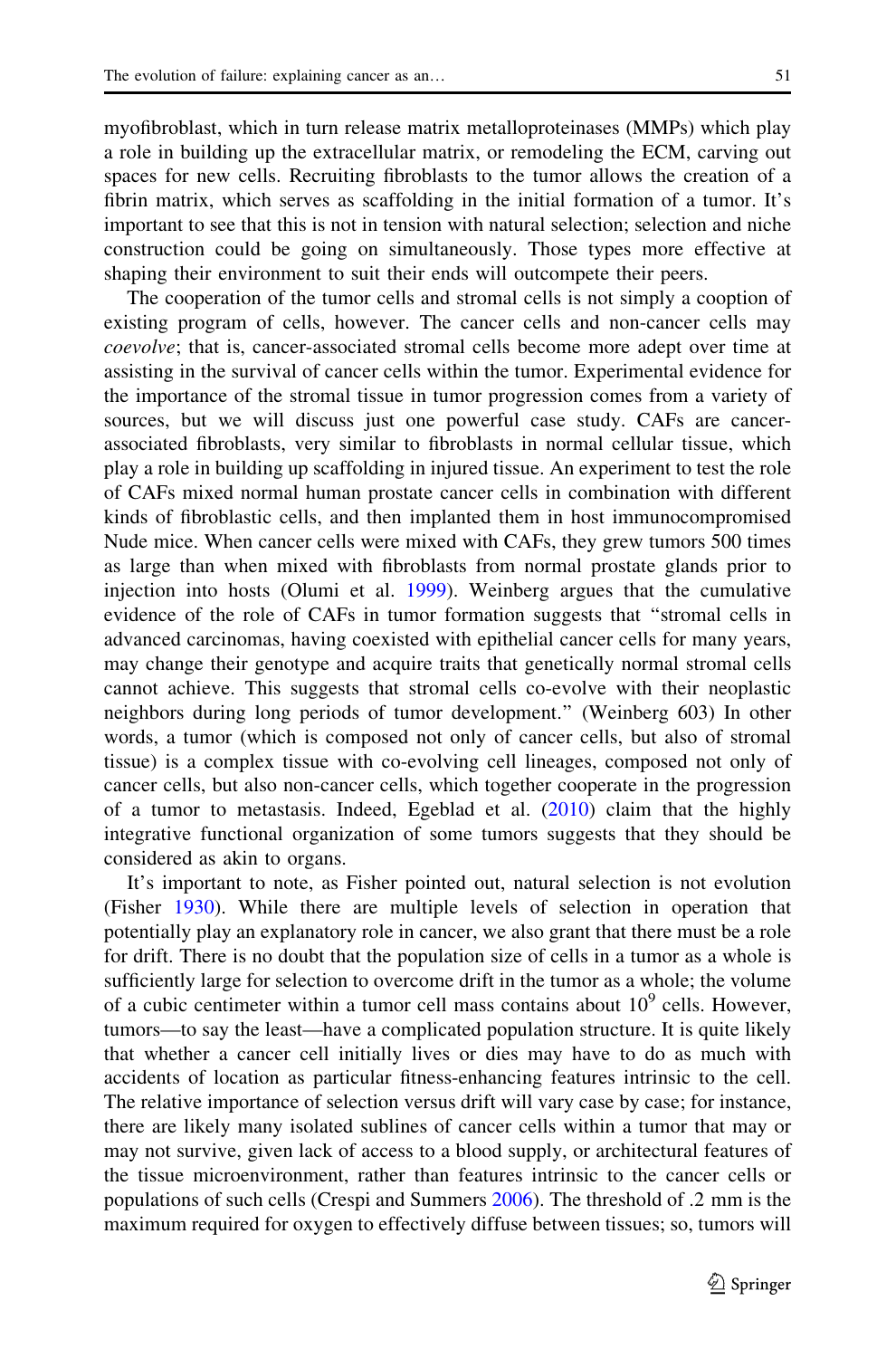<span id="page-13-0"></span>not grow if greater than .2 mm distance from blood vessels. This mimics the way the fitness of normally functioning somatic cells is determined by their local cellular signaling environment rather than their own intrinsic features. Further, where a cancer is initiated may affect how slowly or quickly it progresses. Drift may well explain a good deal of variation we find in whether and why tumors progress to metastasis. And, if stem cell architecture affects tumor growth, such that only certain subpopulations are driving growth, drift will play a significant role.

The relevant grain of analyses and thus level of selection which explains any given phenomena of interest will be in part dictated by the questions we ask. If we are interested primarily in which cells come to predominate in a tumor, then a selection process within the population of cancer cells itself is a better target. However, if we are interested in using the body's own resources to fight cancer (e.g., via the development of immune therapies), perhaps we may be interested in viewing the tumor and stromal tissue as a whole (and its collective fitness enhancing properties) as a subject of analysis. Thus, there is a pragmatic dimension to the question: where is selection acting? But, there is also an empirical fact of the matter that constrains whether and to what extent selection (or, perhaps drift) is genuinely responsible for a given outcome of interest.

In sum, this multi-level perspective provides a representation of cancer progression that is both predictive and explanatory. The accumulation of mutations (and epigenetic changes) in neoplastic progression involve heritable variation in fitness of cancer cells and lineages, e.g., timing and acquisition of particular mutation types, chromosomal instability, hypoxia, acid resistance, transition to mesenchymal phenotype. Cancer progression involves several transitions in individuality and levels of selection, and, is a unique case of multi-level selection: it evolves at the level of populations of cells, competition among cell lineages, via cooption, a kind of cross-level exaptation, and as a group, or higher level ''individual.''

## Adaptation and levels

Recently it has been claimed that somatic cell evolution by natural selection is not particularly relevant to understanding cancer (Germain [2012](#page-17-0)). Germain claims that while cancer meets the minimal requirements for natural selection, as described in Godfrey-Smith's Darwinian Populations, the main cases described as adaptations via a natural selection are not ''complex'' adaptations. Given that natural selection cannot explain the formation of such adaptations, he claims that it lacks explanatory power.

A central presupposition in Germain's argument is that he holds that for any feature to be an adaptation it must be the product of a gradual accumulation of iterative changes to the phenotypes. Each case Germain discusses is the product of a single large change. Senescence and apoptosis avoidance are products of mutations to TP53; immune evasion is gained through the loss of Human Leukocyte Antigen (HLA); and resistance to therapy is described as the loss of the expression of a targeting intermediate for the attachment of drugs or the activation molecular means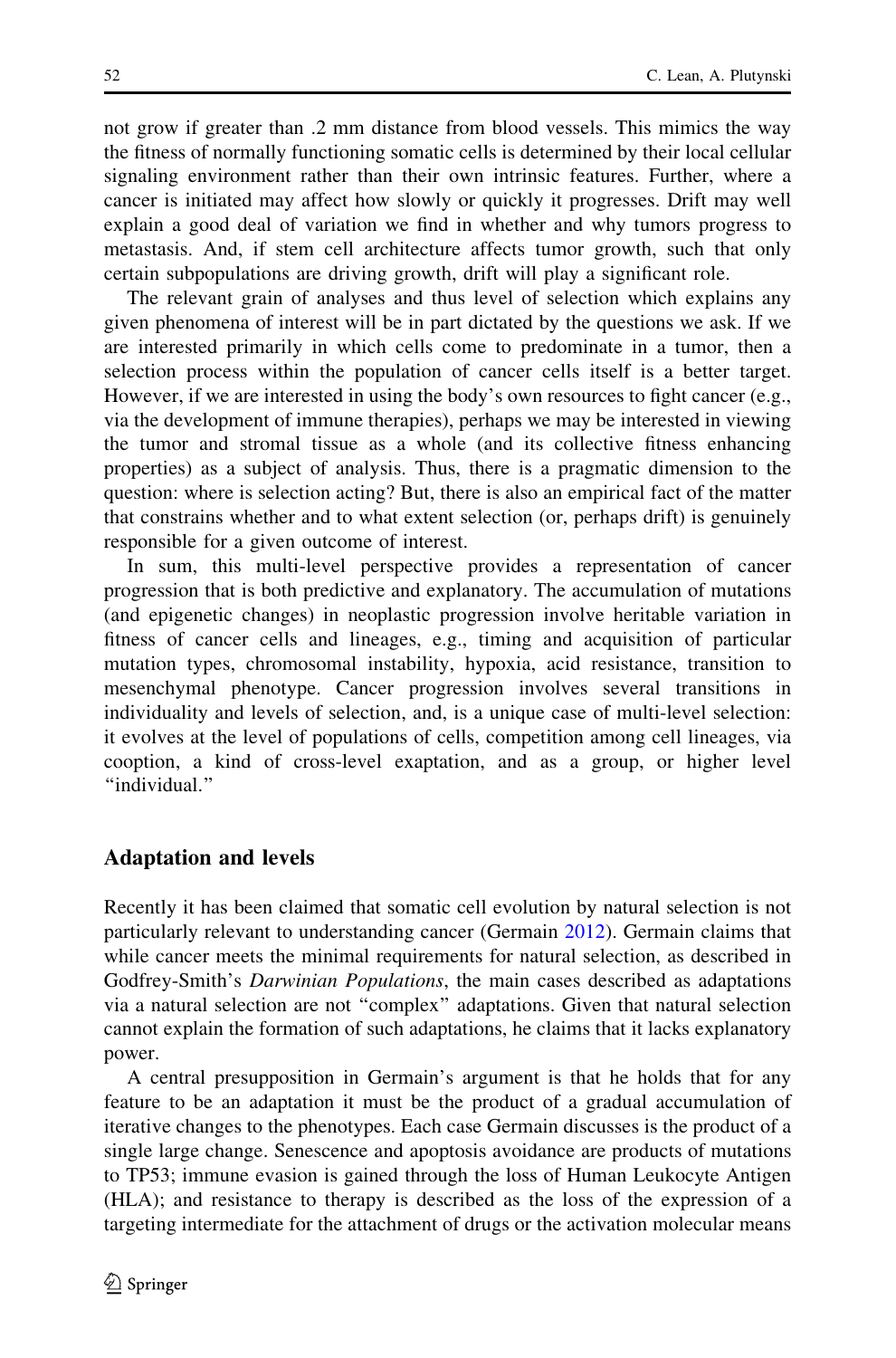for resisting drug uptake. In all these cases, Germain argues that the adaptation in question is due to a single mutation, not the product of cumulative change, and therefore not meaningfully described as complex adaptations.

Whether or not a trait is due to a single mutation of large effect or many mutations of small effect is irrelevant to whether it is in fact an adaptation. As Turner ([1977\)](#page-18-0) showed, mimicry in butterflies (a significant adaptive trait) can in some cases be due to major mutations with large effects on fitness, followed by mutations of small effect. But, there is a larger point to be considered here. Whether a trait is an adaptation, and for what, will depend on the grain of analysis or entity that the phenotype is predicated of. If selection only occurs in populations of cancer cells, and adaptations only to the single cell, affecting only its immediate descendants, then a Darwinian perspective would indeed not be very informative. However, if we ''scale up'' or ''zoom out'' on the population over a longer time scale, it becomes less implausible to see these adaptations as cumulative changes. If what we are interested in is the production of the cancerous phenotype as described by something similar to ''The Hallmarks of Cancer'' then a natural selection framework is very informative<sup>5</sup>. While some of the genes described by Germain are definitely important for a cancer cell's survival, they only can be treated as part of a ''cumulative'' adaptation insofar as collectively they contribute to a tumor's growth, persistence and metastasis.

Many of the cancer adaptations only appear to make sense at the tumor level, or at the level of collective fitness, where the collective includes the stromal tissue. There is evidence of cooperative coevolution between both cancer and stromal cells, each contributing to cycles of signals that promote growth, reshape the extracellular matrix, and up regulation of growth factors to produce angiogenesis, as well as promote invasion and metastasis. There is an incredible wealth of such positive feedback loops between carcinoma cells and what are called ''Tumor-associated Macrophages," "Cancer-Associated Fibroblasts," and other cells in the reactive stroma. Acquisition of malignancy is not, in other words, a product of a series of mutations alone, but of the collaboration of both mutant alleles in cancer cell genomes and the signals that these cells send and receive from the tumor microenvironment (Karamysheva [2008](#page-17-0)). If we analyse a particular mutation of an individual cell that up regulates any of these growth factors we would not be able to say there was adaptation. However, the impact of multiple mutations can be cumulative and amplified by positive feedback, yielding, e.g., the angiogenic switch. That is, angiogenesis is product of the aggregation of multiple cell line mutations, and interaction between carcinoma and stroma. This is a stepwise accumulation of changes in the population that produces an adaptive phenotype for the tumor as a whole.

The key is to see this as a multilevel selective process, with selection operating at distinct levels simultaneously. There are enough features in common between the production of the cancerous phenotype and the production of other phenotypes in

<sup>5</sup> In Hanahan and Weinberg [\(2000](#page-17-0)) they claim cancer is a population of cells with the following features (1) Self stimulation of growth (2) resist inhibitory signals (3) apoptosis avoidance (4) angiogenesis (5) unlimited replication (6) metastasis.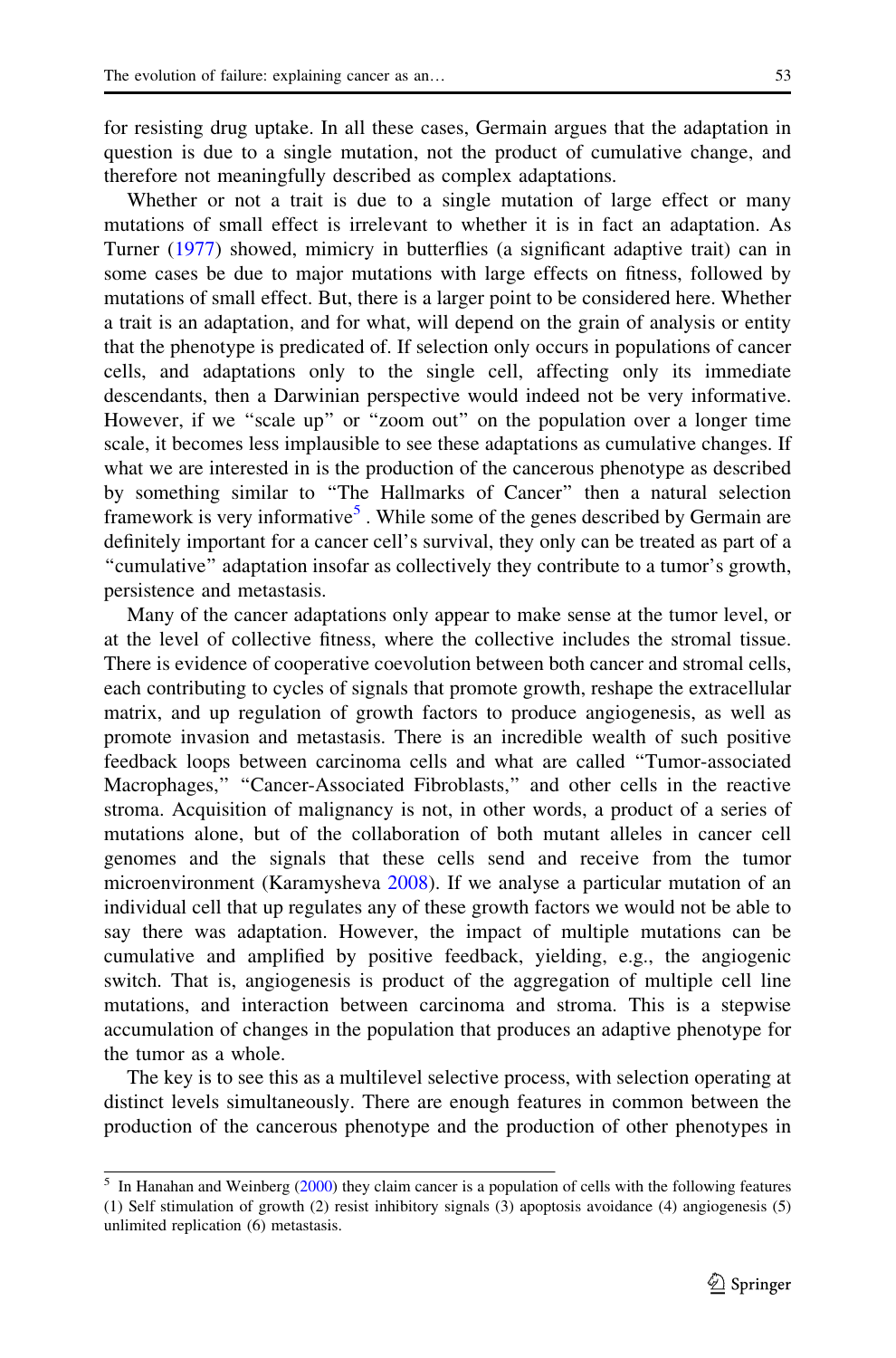populations to apply natural selection style models to cancer dynamics. This is not to say that there are not important differences. Cancer is a by-product of the adaptation and evolution of complex organisms. Thus, many (most) adaptations of complex tumors are themselves byproducts of our evolutionary history.

#### Why are metazoans so susceptible to cancer?

We have described cancer as process in which somatic cell evolve to have features of a Darwinian population. Cancer progression involves transitions in the levels of selection similar to the major transitions of evolution. Of course, major transitions take hundreds of thousands of years, but cancer progression from the first progenitor cells usually takes decades, though it can occur much more quickly. How is it that metazoans are particularly vulnerable to cancer? We have argued that this is in part due to cancer cells' cooption of organismic adaptations; here we claim additionally that cancer is a byproduct not only of organismic adaptations, but features distinctive to the metazoan clade (though, see, e.g., Aktipis et al. [2015](#page-16-0) for a discussion of ''cancer like'' phenomena in plants).

The fact that many parts of our body (from organs, to cells, to organelles, to features of the genome themselves) are modular and thus quasi-independent, or can evolve or change over time without affecting the fitness of other parts, has made it possible for complex adaptations like the vertebrate limb to evolve. It also makes a particular type of defection possible. The very features that enable evolvability (quasi-independence, plasticity), also permit a tumor to arise or remain undetected. Thus, that cancer happens is in part a product of our being a highly evolvable lineage; in other words, it is a product of our fitness from a clade level perspective. The plasticity that enables metazoan cells to pass from epithelial to mesenchymal and then from mesenchymal to epithelial phenotypes, is what makes metastasis possible in carcinoma. While plants can suffer from uncontrolled cellular growths, the lack of an EMT, and thus cellular motility in plants prevents the possibility of metastatic tumors.

There is a history of selection for a number of traits that are recruited or deployed to promote tumor growth. Many traits that contribute to organismic fitness (or, fitness at the level of the whole organism) also are ''coopted'' by cancer cells (Crespi and Summers [2006\)](#page-16-0). For instance, cellular plasticity, extensive proliferative capacity, mobility, and availability of lymphatic and vascular channels for cell migration all contribute to embryogenesis, wound healing, tissue renewal, and placental implantation. They also contribute to cancer initiation and progression. In other words, cancer is both product and byproduct of a multi-level selection process: the process of selection among cells within whole organisms and, a by-product of selection between individual organisms.

The way cancer uses local micro-environment can be understood in reference to the adaptations the normally functioning cell lineages have, in light of selection at the level of the organism as a whole. Metastatic cells acquire their mesenchymal phenotype because they both send and receive signals to surrounding tissue that permit the breakdown of the extracellular matrix, and re-activate the very same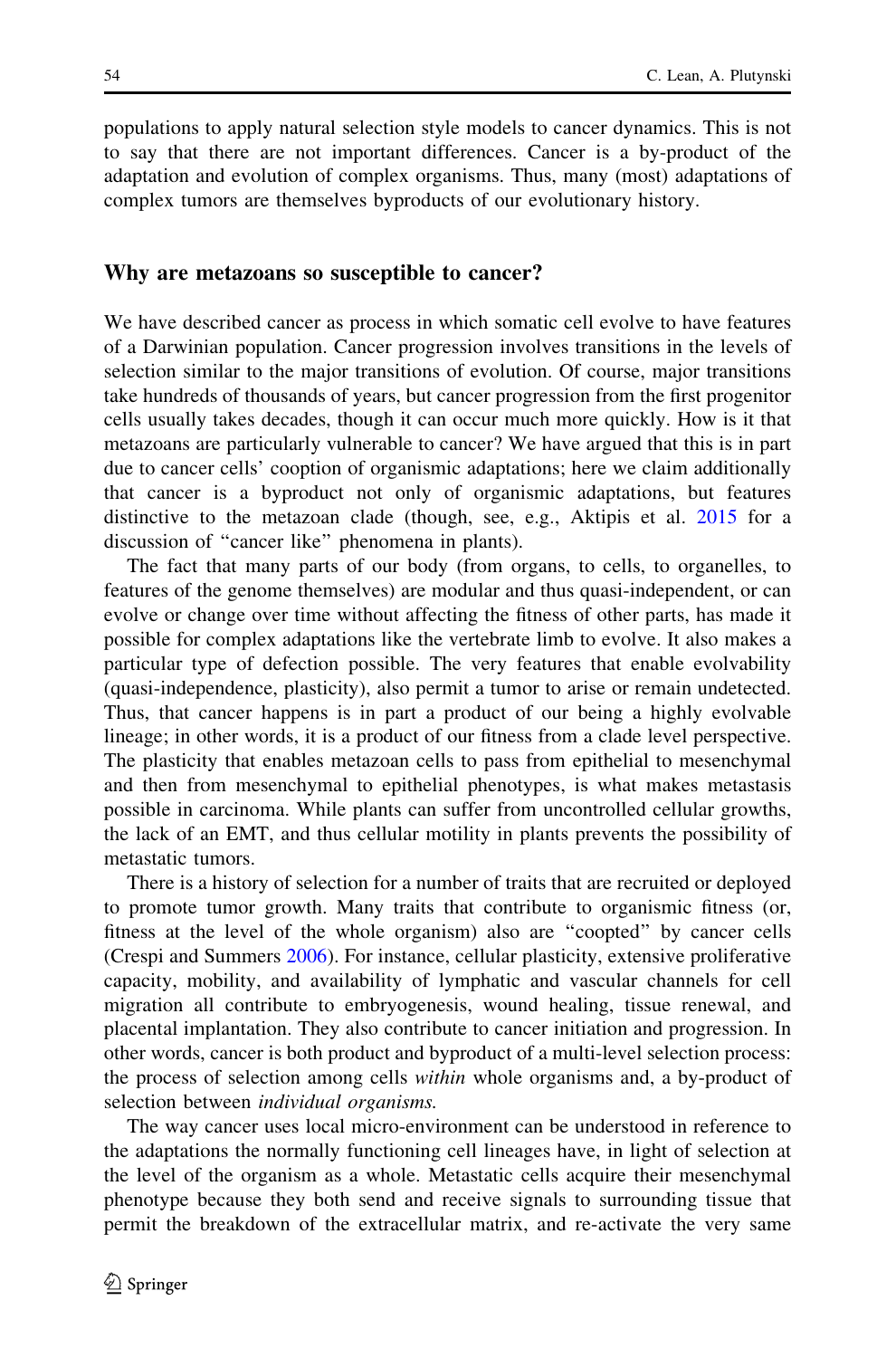<span id="page-16-0"></span>''protocols'' involved in the EMT (epithelial-mesenchymal transition) in development and wound healing. EMT is the process by which epithelial cells lose their polarity and cell–cell adhesion allowing them to be mobile. Cancer also coopts the signaling networks it is a part of; and, it ''re-ignites'' the very same internal programs that make possible wound healing and development, over the course of its natural history. In other words, subversion in cancer is only made possible by taking advantage of those very mechanisms by which subversion is (generally speaking) prevented: those very same signaling routes that ordinarily foster or further cooperative activity.

The transitions cancer goes through as it goes metastatic mirror the major transitions of evolution. The same features that make multicellularity possible operate in cancer progression to metastasis: the development of shared fitness interests; genetic bottlenecks (with both stem cells, and metastasis); division of labor (variable fitness of cancer cells in different tissue microenvironments); export of fitness (to the tumor as a whole); and rarely, perhaps, functional integration. Just as the multilevel selection framework can help explain the major transitions it can also help explain the major transitions in cancer phenotype.

## **Conclusions**

We have argued that cancer is a multi-level evolutionary process. The accumulation of mutations (and epigenetic changes) in neoplastic progression can be understood as an evolutionary process; both individual cells and lineages in a cancer may be more or less successful in progressing to metastasis, depending upon features like the timing and acquisition of particular mutation types, or chromosomal instability. Cancer also coopts signaling systems that evolved in service of higher levels of organization, systems that ordinarily regulate wound healing, development and immune response. At advanced stages, the combined tumor and stroma can be viewed as an integrated entity, i.e., a collective with organization and fitness as a whole (MLS2 as opposed to MLS1). Cancer is an exemplary case multi-level selection process: it evolves at the level of populations of cells, competition among cell lineages, via cooption or a kind of cross-level expatiation, and as a group.

#### References

- Aktipis CA, Boddy AM, Jansen G, Hibner U, Hochberg ME, Maley CC, Wilkinson GS (2015) Cancer across the tree of life: cooperation and cheating in multicellularity. Phil Trans R Soc B 370(1673):20140219
- Anderson A, Weaver A, Cummings PT, Quaranta V (2006) Tumor morphology and phenotypic evolution driven by selective pressure from the microenvironment. Cell 127(5):905–915
- Bissell M, Hines WC (2011) Why don't we get more cancer? A proposed role of the microenvironment in restraining cancer progression. Nat Med 17(3):320–329
- Cairns J (1975) Mutation selection and the natural history of cancer. Nature 255:197–200
- Cairns J (1978) Cancer science and society. Freeman and Co, San Francisco
- Crespi B, Summers K (2006) Evolutionary biology of cancer. Trends Ecol Evol 20(10):545–551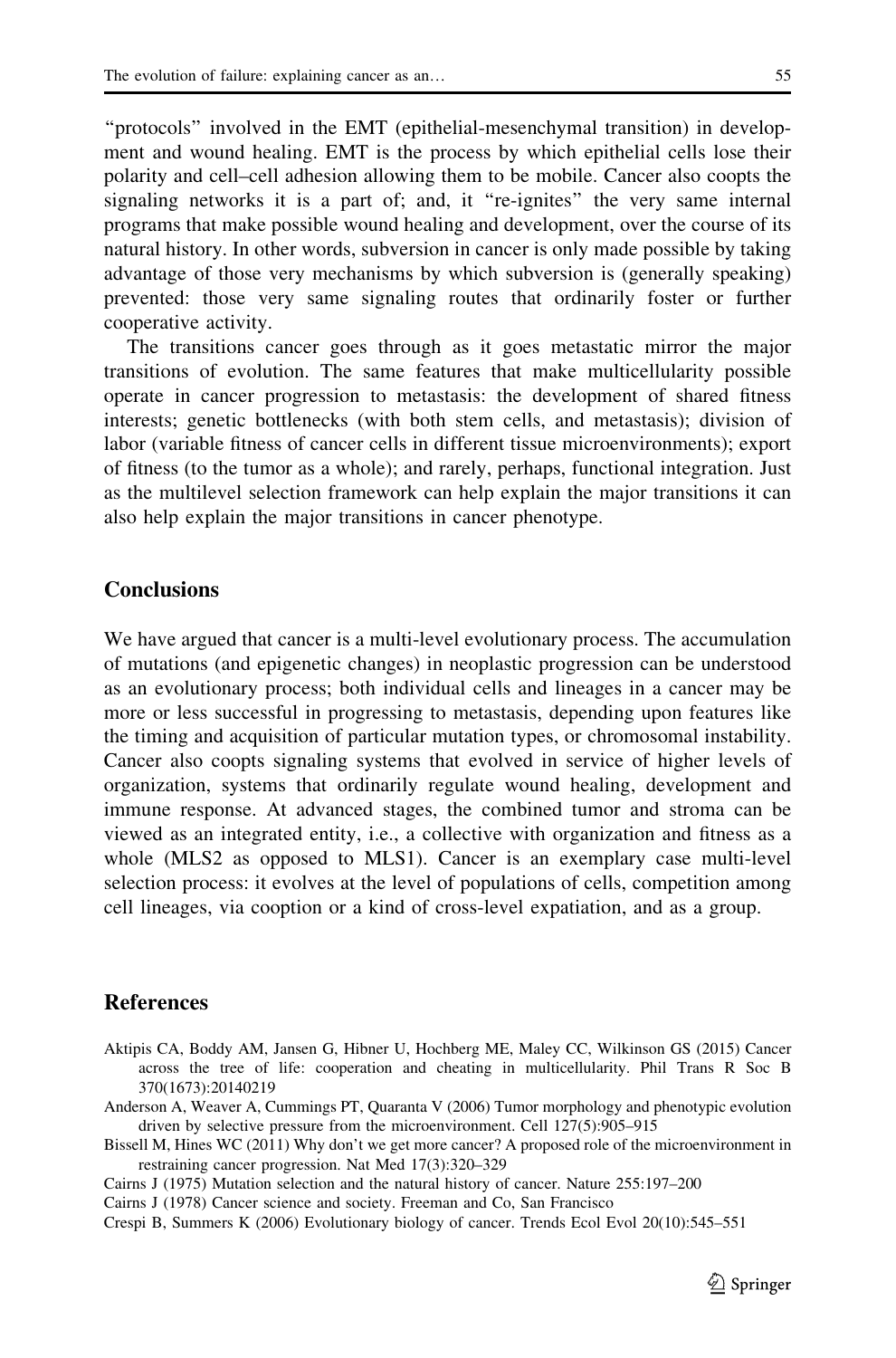<span id="page-17-0"></span>Damuth J, Heisler IL (1988) Alternative formulations of multilevel selection. Biol Phil 3(4):407–430

- Egeblad M, Nakasone ES, Werb Z (2010) ''Tumors as organs: complex tissues that interface with the entire organism''. Dev Cell 18:884–901
- Fisher R (1930) The genetical theory of natural selection. Clarendon, Oxford
- Frank SA (2007) Dynamics of cancer: incidence, inheritance and evolution. Princeton, New Jersey
- Frank SA, Nowak MA (2004) Problems of somatic mutation and cancer. BioEssays 26(3):291–299
- Gatenby RA et al (2006) Acid-mediated tumor invasion: a multidisciplinary study. Cancer Res 66:5216–5223
- Gatenby RA et al (2007) Cellular adaptations to hypoxia and acidosis during somatic evolution of breast cancer. Br J Cancer 97(5):646–653
- Gause GF (1966) Aspects of antibiotic research. Chem Ind 36:1506–1513
- Gavert N, Ben-Ze'ev A (2010) Coordinating changes in cell adhesion and phenotype during EMT-like processes in cancer. F1000 Biol Rep 8(2):86
- Gerlinger M, Rowan AJ, Horswell S, Larkin J, Endesfelder D, Gronroos E, Swanton C (2012) Intratumor heterogeneity and branched evolution revealed by multiregion sequencing. New Eng J Med 366(10):883–892
- Germain PL (2012) Cancer cells and adaptive explanations. Biol Phil 27(6):785–810
- Godfrey-Smith P (2009) Darwinian populations and natural selection, vol 22. Oxford University Press, Oxford
- Greaves M, Maley CC (2012) Clonal evolution in cancer. Nature 481(7381):306–313
- Gupta PB, Chaffer CL, Weinberg RA (2009) Cancer stem cells: mirage or reality? Nat Med 15(9):1010–1012
- Hanahan D, Weinberg RA (2000) The hallmarks of cancer. Cell 100(1):57–70
- Hausman DM (2012) Health, naturalism, and functional efficiency. Phil Sci 79(4):519–541
- Jordan CT, Guzman ML, Noble M (2006) Cancer stem cells. New Eng J Med 355(12):1253–1261
- Karamysheva AF (2008) Mechanisms of angiogenesis. Biochemistry (Moscow) 73(7):751–762
- Klein CA, Blankenstein TJ, Schmidt-Kittler O, Petronio M, Polzer B, Stoecklein NH, Riethmüller G (2002) Genetic heterogeneity of single disseminated tumour cells in minimal residual cancer. Lancet 360(9334):683–689
- Komarova NL, Wodarz D (2004) The optimal rate of chromosome loss for the inactivation of tumor suppressor genes in cancer. Proc Natl Acad Sci USA 101(18):7017–7021
- Komarova NL, Wodarz D (2005) Drug resistance in cancer: principles of emergence and prevention. Proc Natl Acad Sci 102(7):9714–9719
- Lewontin RC (1970) The units of selection. Ann Rev Ecol Syst 1:1–18
- Lloyd E (2012) Units and levels of selection. In: Edward NZ (ed) The stanford encyclopedia of philosophy. URL  $=\frac{\text{th}}{\text{th}}/{\text{plate}}$ .stanford.edu/archives/win2012/entries/selection-units/ $>$
- MacArthur RH, Wilson EO (1967) The theory of island biogeography. Princeton University Press, New **J**ersey
- Martincorena I et al (2015) High burden and pervasive positive selection of somatic mutations in normal human skin. Science 348(6237):880–886
- Merlo LMF, Pepper JW, Reid BJ, Maley CC (2006) Cancer as an evolutionary and ecological process. Nat Rev Cancer 6(12):924–935
- Michod RE (1997) Evolution of the individual. Am Nat 150(S1):S5–S21
- Michod RE, Herron MD (2006) Cooperation and conflict during evolutionary transitions in individuality. J Evol Biol 19:1406–1409
- Michor F, Iwasa Y, Nowak MA (2004) Dynamics of cancer progression. Nat Rev Cancer 4(3):197–205
- Morange M (2012) What history tells us XXVIII. What is really new in the current evolutionary theory of cancer? J Biosci 37(4):609–612
- Mori H et al (2002) Chromosome translocations and covert leukemic clones are generated during normal fetal development. Proc Natl Acad Sci 99(12):8242–8247
- Mueller M, Fuesnig NE (2004) ''Friends or foes bipolar effects of the tumor stroma in cancer. Nat Rev Cancer 4:839–849
- Navin N, Kendall J, Troge J, Andrews P, Rodgers L, McIndoo J, Wigler M (2011) Tumour evolution inferred by single-cell sequencing. Nature 472(7341):90–94
- Nguyen LV, Vanner R, Dirks P, Eaves CJ (2010) Cancer stem cells: an evolving concept. Nat Rev Cancer 12(2):220–228
- Nowak MA (2006) Evolutionary dynamics: exploring the equations of life. Harvard University Press, **Massachusetts**